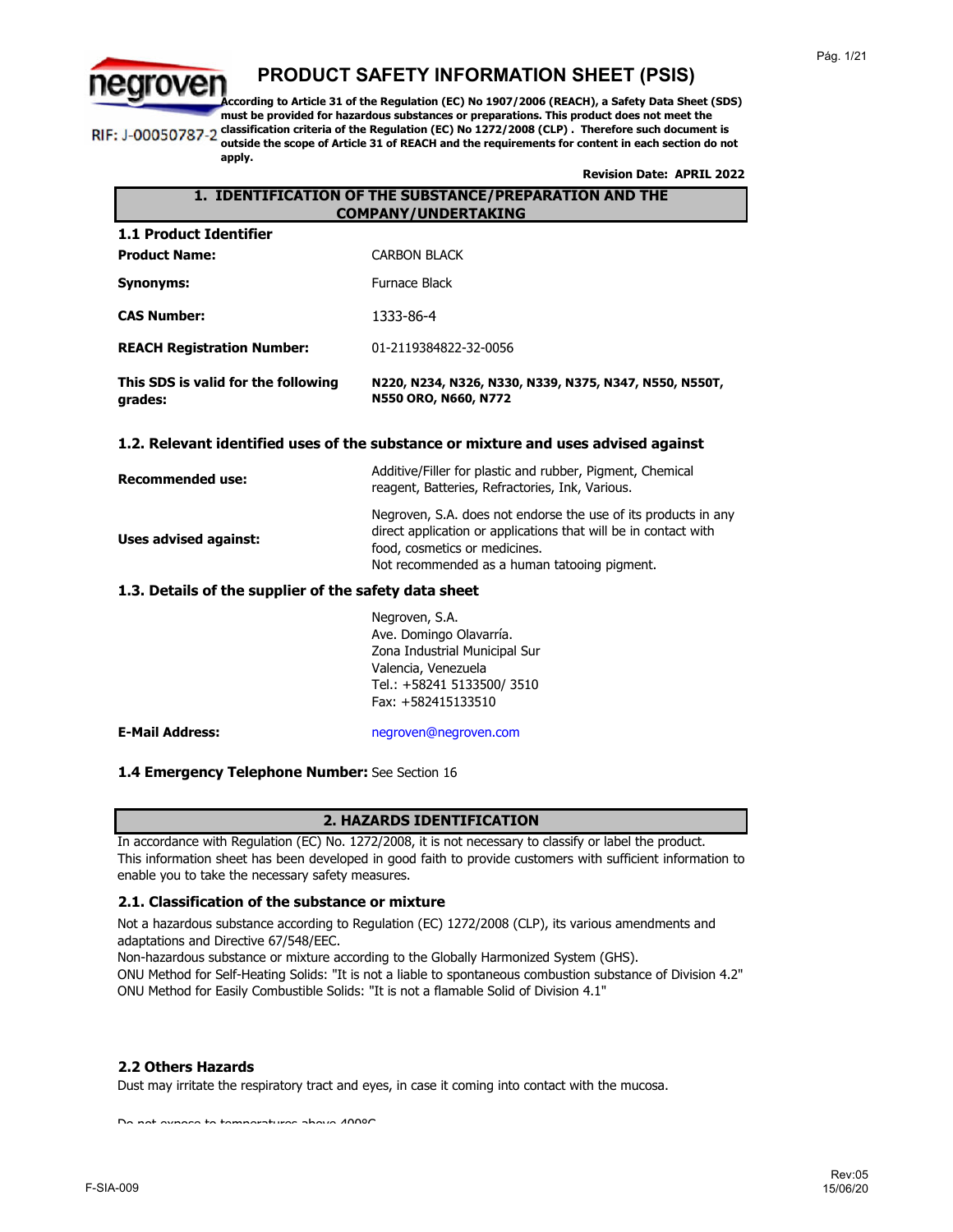

**According to Article 31 of the Regulation (EC) No 1907/2006 (REACH), a Safety Data Sheet (SDS) must be provided for hazardous substances or preparations. This product does not meet the classification criteria of the Regulation (EC) No 1272/2008 (CLP) . Therefore such document is**  RIF: J-00050787-2 **outside the scope of Article 31 of REACH and the requirements for content in each section do not** 

**apply.**<br>Do not expose to temperatures above <del>4</del>00°C.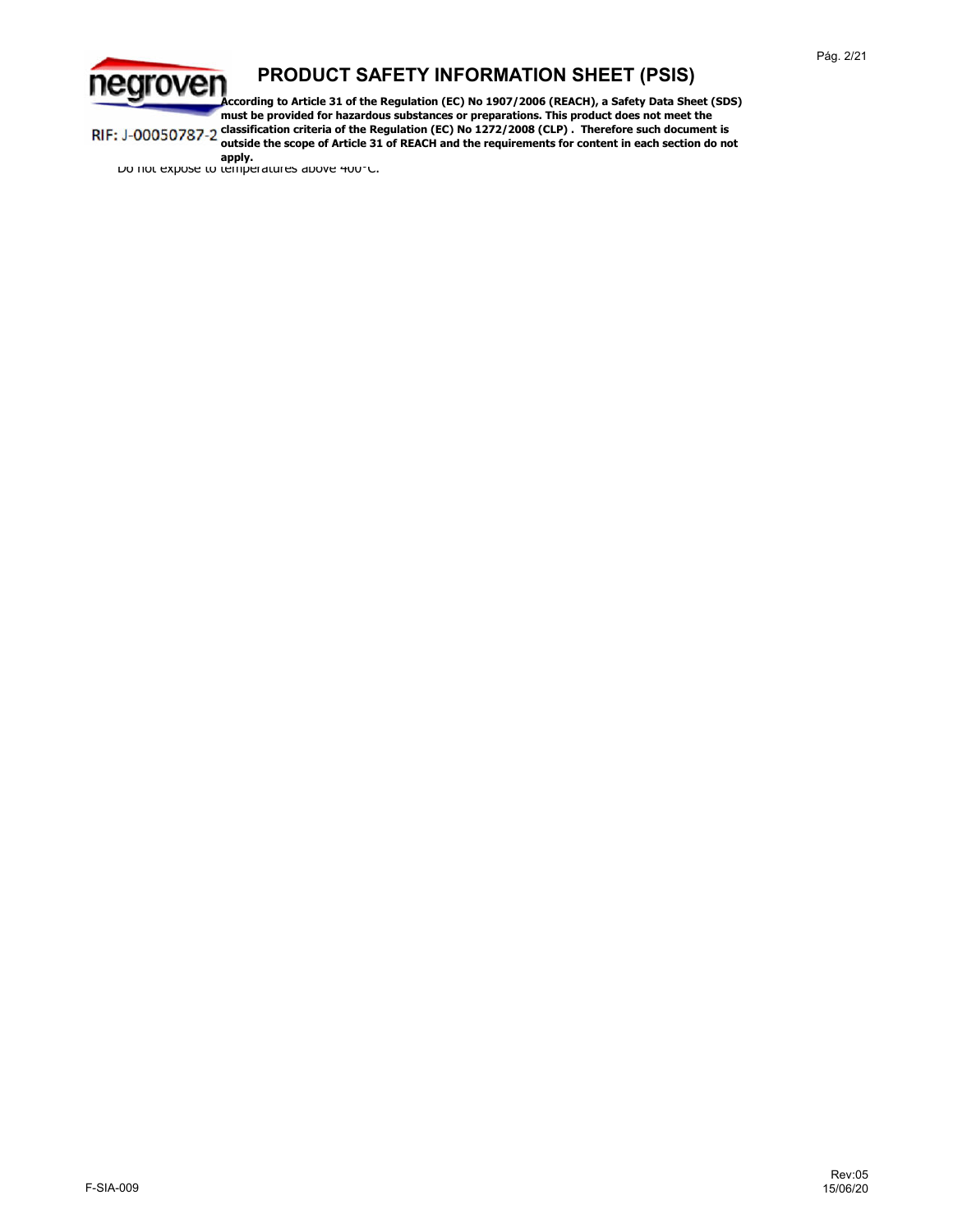

**According to Article 31 of the Regulation (EC) No 1907/2006 (REACH), a Safety Data Sheet (SDS) must be provided for hazardous substances or preparations. This product does not meet the**  RIF: J-00050787-2 classification criteria of the Regulation (EC) No 1272/2008 (CLP) . Therefore such document is **outside the scope of Article 31 of REACH and the requirements for content in each section do not** 

**apply.**

According to the OSHA Hazard Communication Standard (29 CFR 1910.1200) 2012, Carbon Black is not classified for any toxicological or ecotoxicological endpoints. As a combustible dust, OSHA considers it a hazardous substance. Canada's Hazardous Products Regulation (HPR) 2015 classifies this substance as a Combustible Dust.

Note: The signal word, hazard statement, and precautionary statements for the United States and Canada are: WARNING, may form dust concentrations in air, which, depending on conditions, could cause combustion. Keep away from sources of ignition including heat, sparks and flames. Prevent atmospheres with accumulations of dust, to minimize explosion hazard.

As a combustible dust, it is considered a hazardous substance by OSHA and the 2015 Hazardous Products Regulation (HPR) of Canada, this substance is classified as a Combustible Dust.

| <b>GHS Label Elements</b><br>Pictogram:<br><b>Signal Word:</b><br><b>Hazard statements:</b><br><b>Precautionary Statements -</b><br><b>Prevention</b> | <b>None</b><br>Warning<br>May form combustible dust concentrations in air.<br>• Keep away from all ignition sources including heat, sparks and flame<br>• Prevent dust accumulations to minimize explosion hazar                                                                                                                                                                                    |
|-------------------------------------------------------------------------------------------------------------------------------------------------------|-----------------------------------------------------------------------------------------------------------------------------------------------------------------------------------------------------------------------------------------------------------------------------------------------------------------------------------------------------------------------------------------------------|
| Hazards not otherwise classified (HNOC)<br><b>Precautionary advice:</b>                                                                               | Do not expose to temperatures above 300°C. Hazardous products of<br>combustion can include carbon monoxide, carbon<br>dioxide, oxides of sulfur, and organic products.<br>. Wear suitable respiratory protector when the dust level exceeds the<br>permissible environmental concentration (CAP) = $3.5$ mg / m3<br>• Wear safety glasses, gloves, respiratory protection and suitable<br>clothing. |
| <b>Poetential Health Effects</b>                                                                                                                      |                                                                                                                                                                                                                                                                                                                                                                                                     |
| <b>Principle Routes of Exposure:</b>                                                                                                                  | Inhalation, Eye contact, Skin contact                                                                                                                                                                                                                                                                                                                                                               |
| <b>Eye Contyact:</b>                                                                                                                                  | May cause mechanical irritation. Avoid contact with eves.                                                                                                                                                                                                                                                                                                                                           |
| <b>Skin Contact:</b>                                                                                                                                  | May cause mechanical irritation, soiling, and skin drying. Avoid contact<br>with skin. No cases of sensitization in humans have been reported.                                                                                                                                                                                                                                                      |
| <b>Inhalation:</b>                                                                                                                                    | Dust may be irritating to respiratory tract. Provide appropriate exhaust<br>ventilation at machinery and at places where dust can be generated.<br>See also Section 8.                                                                                                                                                                                                                              |
| <b>Ingestion:</b>                                                                                                                                     | Adverse health effects are not expected. See Section 11.                                                                                                                                                                                                                                                                                                                                            |
| Carcinogenicity:                                                                                                                                      | Carbon Black is listed as an IARC (International Agency for Research on<br>Cancer) Group 2B substance (possibly carcinogenic to humans). See<br>also Section 11.                                                                                                                                                                                                                                    |
| <b>Target Organ Effects:</b>                                                                                                                          | Lungs, See Section 11                                                                                                                                                                                                                                                                                                                                                                               |
| <b>Medical Copnditions Aggravated by</b><br><b>Exposure:</b>                                                                                          | Asthma, Respiratory disorder                                                                                                                                                                                                                                                                                                                                                                        |
| <b>Potential Environmental Effects:</b>                                                                                                               | None known. See Section 12.                                                                                                                                                                                                                                                                                                                                                                         |

### **3. COMPOSITION/INFORMATION ON INGREDIENTS**

### **3.1 Substances**

| <b>Chemical Name</b> | <b>CAS</b><br><b>Number</b> | EC<br><b>Number</b> | <b>Classification</b><br>according to<br><b>Directive</b><br>67/548/EEC or<br>1999/45/EC | Weight % | <b>REACH</b><br>registration<br>number | <b>Classification</b><br>according<br>to<br><b>Regulation</b><br>(EC) No.<br>1272/2008 |
|----------------------|-----------------------------|---------------------|------------------------------------------------------------------------------------------|----------|----------------------------------------|----------------------------------------------------------------------------------------|
| Carbon Black         | 1333-86-4                   |                     | 215-609-9 Not Applicable                                                                 | 99       | 01-2119384822-32-0056                  | Not                                                                                    |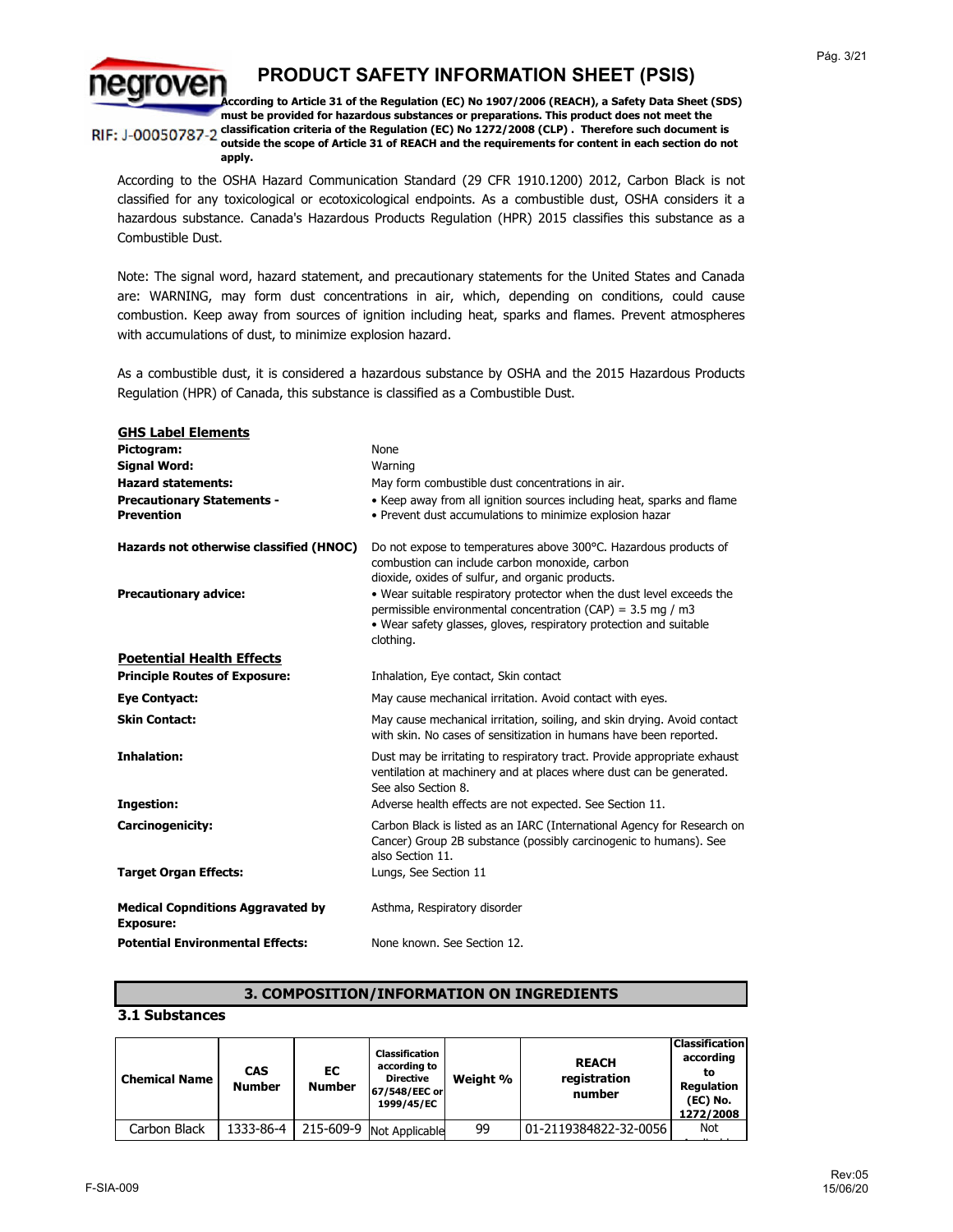

**According to Article 31 of the Regulation (EC) No 1907/2006 (REACH), a Safety Data Sheet (SDS) must be provided for hazardous substances or preparations. This product does not meet the**  RIF: J-00050787-2 classification criteria of the Regulation (EC) No 1272/2008 (CLP) . Therefore such document is **outside the scope of Article 31 of REACH and the requirements for content in each section do not apply.**

| <b>4. FIRST AID MEASURES</b>                                     |                                                                                                                                                                                                                      |  |
|------------------------------------------------------------------|----------------------------------------------------------------------------------------------------------------------------------------------------------------------------------------------------------------------|--|
| 4.1. Description of first aid measures                           |                                                                                                                                                                                                                      |  |
| <b>Skin Contact:</b>                                             | Wash thoroughly with soap and water. Seek medical attention if<br>symptoms develop.                                                                                                                                  |  |
| <b>Eye Contact:</b>                                              | Flush eyes immediately with large amounts of water for 15<br>minutes. Seek medical attention if symptoms develop.                                                                                                    |  |
| Inhalation:                                                      | If cough, shortness of breath or other breathing problems<br>occur, move to fresh air. Seek medical attention if symptoms<br>persist. If necessary, restore normal breathing through standard<br>first aid measures. |  |
| Ingestion:                                                       | Do not induce vomiting. If conscious, give several glasses of<br>water. Never give anything by mouth to an unconscious person.                                                                                       |  |
| 4.2. Most important symptoms and effects, both acute and delayed |                                                                                                                                                                                                                      |  |

| Symptoms: | The most important known symptoms and effects are described |
|-----------|-------------------------------------------------------------|
|           | in Section 2 and/or in Section 11.                          |

#### Treat Symptomatically **4.3. Indication of any immediate medical attention and special treatment needed Notes to Physician:**

| <b>5. FIRE-FIGHTING MEASURES</b>                                |                                                                                                                                                                                                                                                                                                                                                                                                           |  |
|-----------------------------------------------------------------|-----------------------------------------------------------------------------------------------------------------------------------------------------------------------------------------------------------------------------------------------------------------------------------------------------------------------------------------------------------------------------------------------------------|--|
| 5.1 Extinguishing Media:                                        |                                                                                                                                                                                                                                                                                                                                                                                                           |  |
| <b>Suitable Extinguishing Media</b>                             | Use foam, carbon dioxide (CO2), nitrogen (N2), dry chemical or<br>water spray. A fog spray is recommended if water is used                                                                                                                                                                                                                                                                                |  |
| <b>Unsuitable Extinguishing Media</b>                           | DO NOT USE a solid water stream as it may scatter and spread<br>fire. DO NOT USE high pressure media which could cause<br>formation of a potentially explosible dust-air mixture.                                                                                                                                                                                                                         |  |
| 5.2. Special hazards arising from the substance or mixture      |                                                                                                                                                                                                                                                                                                                                                                                                           |  |
| Specific hazards arising from the<br>chemical:                  | It may not be obvious that carbon black is burning unless the<br>material is stirred and embers and/or sparks are apparent.<br>Carbon black that has been on fire should be observed closely<br>for at least 48 hours to ensure no smoldering material is<br>present. Burning produces irritant fumes. The product is<br>insoluble and floats on water. If possible, try to contain floating<br>material. |  |
| <b>Hazardous Combustion Products:</b>                           | Carbon monoxide, Carbon dioxide, Sulphur oxides.                                                                                                                                                                                                                                                                                                                                                          |  |
| 5.3. Advice for firefighters                                    |                                                                                                                                                                                                                                                                                                                                                                                                           |  |
| <b>Special Protective Equipment for</b><br><b>Firefighters:</b> | Wear suitable protective equipment. In the event of fire, wear<br>self-contained breathing apparatus. Wet carbon black produces<br>very slippery walking surfaces.                                                                                                                                                                                                                                        |  |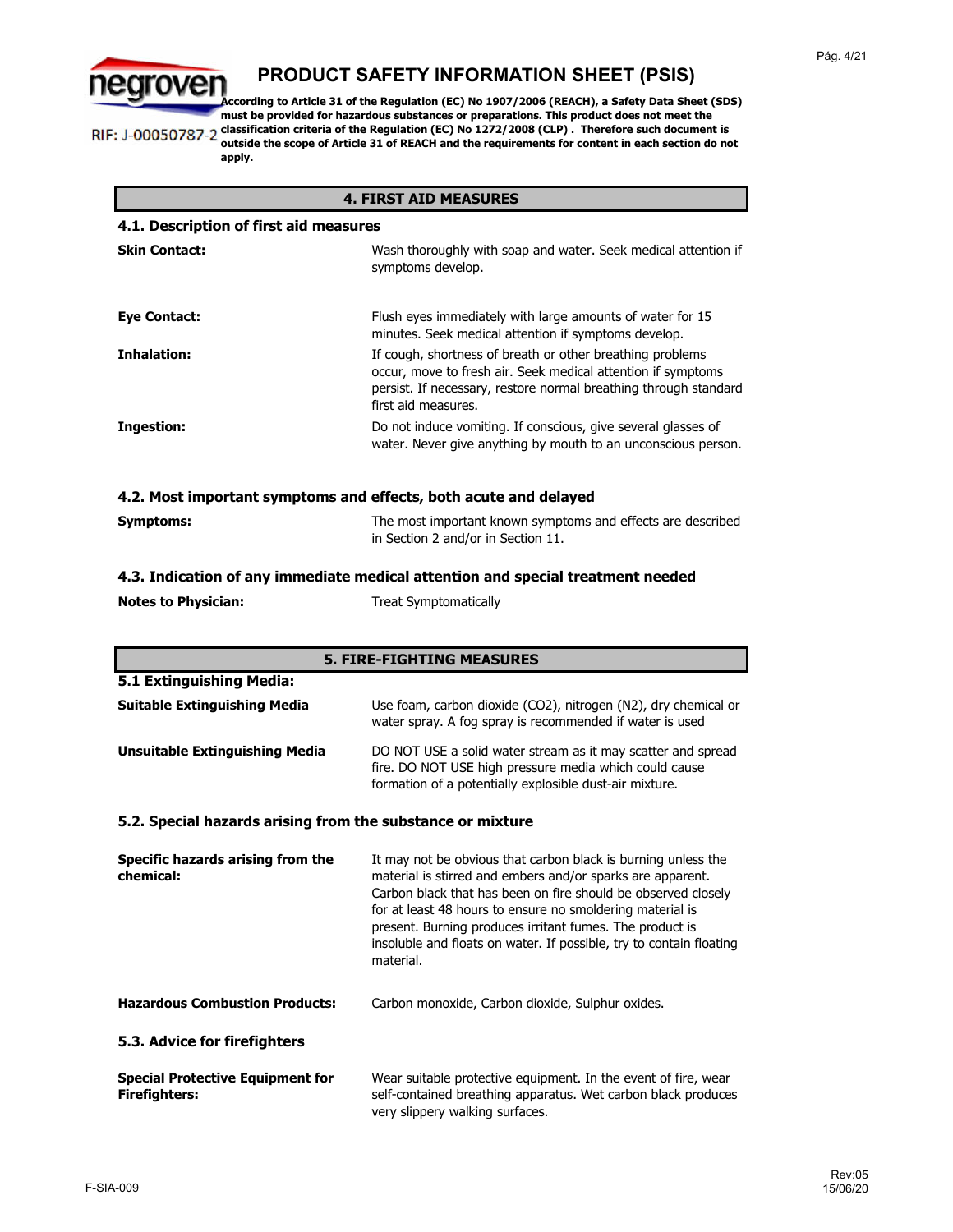

**According to Article 31 of the Regulation (EC) No 1907/2006 (REACH), a Safety Data Sheet (SDS) must be provided for hazardous substances or preparations. This product does not meet the classification criteria of the Regulation (EC) No 1272/2008 (CLP) . Therefore such document is**  RIF: J-00050787-2

**outside the scope of Article 31 of REACH and the requirements for content in each section do not apply.**

### **6. ACCIDENTAL RELEASE MEASURES**

| 6.1. Personal precautions, protective equipment and emergency procedures |                                                                                                                                                                                                                                                                                                                                                                                                                                                                                                                                                                                                                                                                                                                                                                                        |  |
|--------------------------------------------------------------------------|----------------------------------------------------------------------------------------------------------------------------------------------------------------------------------------------------------------------------------------------------------------------------------------------------------------------------------------------------------------------------------------------------------------------------------------------------------------------------------------------------------------------------------------------------------------------------------------------------------------------------------------------------------------------------------------------------------------------------------------------------------------------------------------|--|
| <b>Personal Precautions:</b>                                             | CAUTION: Wet carbon black produces slippery walking surfaces.<br>Avoid dust formation. Ensure adequate ventilation. Use personal<br>protective equipment recommended in Section 8.                                                                                                                                                                                                                                                                                                                                                                                                                                                                                                                                                                                                     |  |
| For emergency responders:                                                | Use personal protection recommended in Section 8.                                                                                                                                                                                                                                                                                                                                                                                                                                                                                                                                                                                                                                                                                                                                      |  |
| <b>6.2. Environmental precautions</b>                                    |                                                                                                                                                                                                                                                                                                                                                                                                                                                                                                                                                                                                                                                                                                                                                                                        |  |
| <b>Environmental Precautions:</b>                                        | Contain spilled product on land, if possible. The product is<br>insoluble and floats on water. Any product that reaches water<br>should be contained. Local authorities should be advised if<br>spillages cannot be contained.                                                                                                                                                                                                                                                                                                                                                                                                                                                                                                                                                         |  |
| 6.3. Methods and material for containment and cleaning up                |                                                                                                                                                                                                                                                                                                                                                                                                                                                                                                                                                                                                                                                                                                                                                                                        |  |
| <b>Methods for containment:</b>                                          | Prevent further leakage or spillage if safe to do so.                                                                                                                                                                                                                                                                                                                                                                                                                                                                                                                                                                                                                                                                                                                                  |  |
| <b>Methods for Cleaning Up:</b>                                          | If the spilled material contains dust or has the potential to<br>create dust, use explosion-proof vacuums and/or cleaning<br>systems suitable for combustible dusts. Use of a vacuum with<br>high efficiency particulate air (HEPA) filtration is recommended.<br>Do not create a dust cloud by using a brush or compressed air.<br>Dry sweeping is not recommended. Water spray will produce<br>very slippery walking surfaces and will not result in satisfactory<br>removal of carbon black contamination. Pick up and transfer to<br>properly labelled containers. See Section 13.                                                                                                                                                                                                 |  |
| 6.4. Reference to other sections                                         | See section 8 for more information. See section 13 for more<br>information.                                                                                                                                                                                                                                                                                                                                                                                                                                                                                                                                                                                                                                                                                                            |  |
| <b>7. HANDLING AND STORAGE</b>                                           |                                                                                                                                                                                                                                                                                                                                                                                                                                                                                                                                                                                                                                                                                                                                                                                        |  |
| 7.1. Precautions for safe handling                                       |                                                                                                                                                                                                                                                                                                                                                                                                                                                                                                                                                                                                                                                                                                                                                                                        |  |
| <b>Advice on safe handling:</b>                                          |                                                                                                                                                                                                                                                                                                                                                                                                                                                                                                                                                                                                                                                                                                                                                                                        |  |
|                                                                          | Avoid contact with skin and eyes. Avoid dust formation. Do not<br>breathe dust. Provide appropriate exhaust ventilation at<br>machinery and at places where dust can be generated. Do not<br>create a dust cloud by using a brush or compressed air. Dust<br>may form explosible mixture in air.<br>Fine dust is capable of penetrating electrical equipment and<br>may cause electrical shorts.<br>Take precautionary measures against static discharge. All metal<br>parts of the mixing and processing equipment must be<br>earthed/grounded. Ensure all equipment is electrically<br>earthed/grounded before beginning transfer operations. If hot<br>work (welding, torch cutting, etc.) is required the immediate<br>work area must be cleared of carbon black product and dust. |  |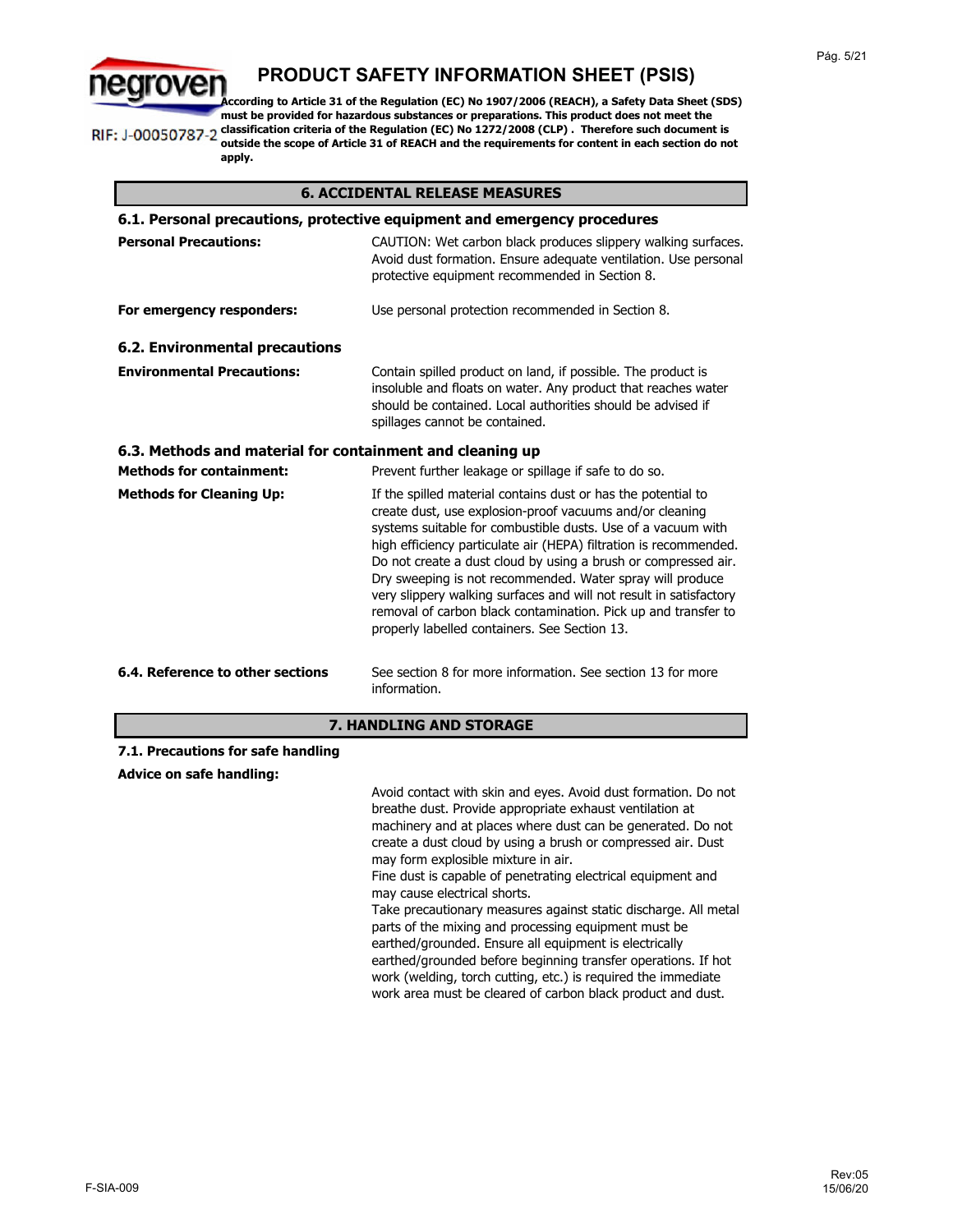egroven **According to Article 31 of the Regulation (EC) No 1907/2006 (REACH), a Safety Data Sheet (SDS) must be provided for hazardous substances or preparations. This product does not meet the**  RIF: J-00050787-2 classification criteria of the Regulation (EC) No 1272/2008 (CLP) . Therefore such document is **outside the scope of Article 31 of REACH and the requirements for content in each section do not apply.**

| <b>General hygiene considerations:</b>                            | Handle in accordance with good industrial hygiene and safety<br>practice.                                                                                                                                                                                                                                                                                                                                                                                                                                                                                                                                                                                                                                                                                                                                                                                                                                                                                                                                         |
|-------------------------------------------------------------------|-------------------------------------------------------------------------------------------------------------------------------------------------------------------------------------------------------------------------------------------------------------------------------------------------------------------------------------------------------------------------------------------------------------------------------------------------------------------------------------------------------------------------------------------------------------------------------------------------------------------------------------------------------------------------------------------------------------------------------------------------------------------------------------------------------------------------------------------------------------------------------------------------------------------------------------------------------------------------------------------------------------------|
| 7.2. Conditions for safe storage, including any incompatibilities |                                                                                                                                                                                                                                                                                                                                                                                                                                                                                                                                                                                                                                                                                                                                                                                                                                                                                                                                                                                                                   |
| <b>Storage Condition:</b>                                         | Keep in a dry, cool and well-ventilated place. Keep away from<br>heat and sources of ignition. Do not store together with strong<br>oxidizing agents. Do not store together with volatile chemicals<br>as they may be adsorbed onto product. Keep in properly labeled<br>containers.<br>Carbon black is not classifiable as a Division 4.2 self-heating<br>substance under the UN test criteria. However, the UN criteria<br>for determining if a substance is selfheating is volume<br>dependent, i.e., the auto-ignition temperature decreases with<br>increasing volume. This classification may not be appropriate for<br>large volume storage containers.<br>Before entering vessels and confined spaces containing carbon<br>black, test for adequate oxygen, flammable gases and potential<br>toxic air contaminants. Dust deposits should not be allowed to<br>accumulate on surfaces, as these may form an explosible<br>mixture if they are released in the atmosphere in sufficient<br>concentrations. |
| <b>Incompatible materials:</b>                                    | Strong oxidizing agents.                                                                                                                                                                                                                                                                                                                                                                                                                                                                                                                                                                                                                                                                                                                                                                                                                                                                                                                                                                                          |
| 7.3. Specific end use(s)                                          |                                                                                                                                                                                                                                                                                                                                                                                                                                                                                                                                                                                                                                                                                                                                                                                                                                                                                                                                                                                                                   |
| <b>Risk Management Measures (RMM)</b>                             | Per Article 14.4 of the REACH Regulation no exposure scenario<br>has been developed as the substance is not hazardous.                                                                                                                                                                                                                                                                                                                                                                                                                                                                                                                                                                                                                                                                                                                                                                                                                                                                                            |

### **8. EXPOSURE CONTROLS / PERSONAL PROTECTION**

| 8.1. Control parameters      |                                                                   |
|------------------------------|-------------------------------------------------------------------|
| <b>Exposure quidenlines:</b> | The table below is a summary. Please see the specific legislation |
|                              | for complete information.                                         |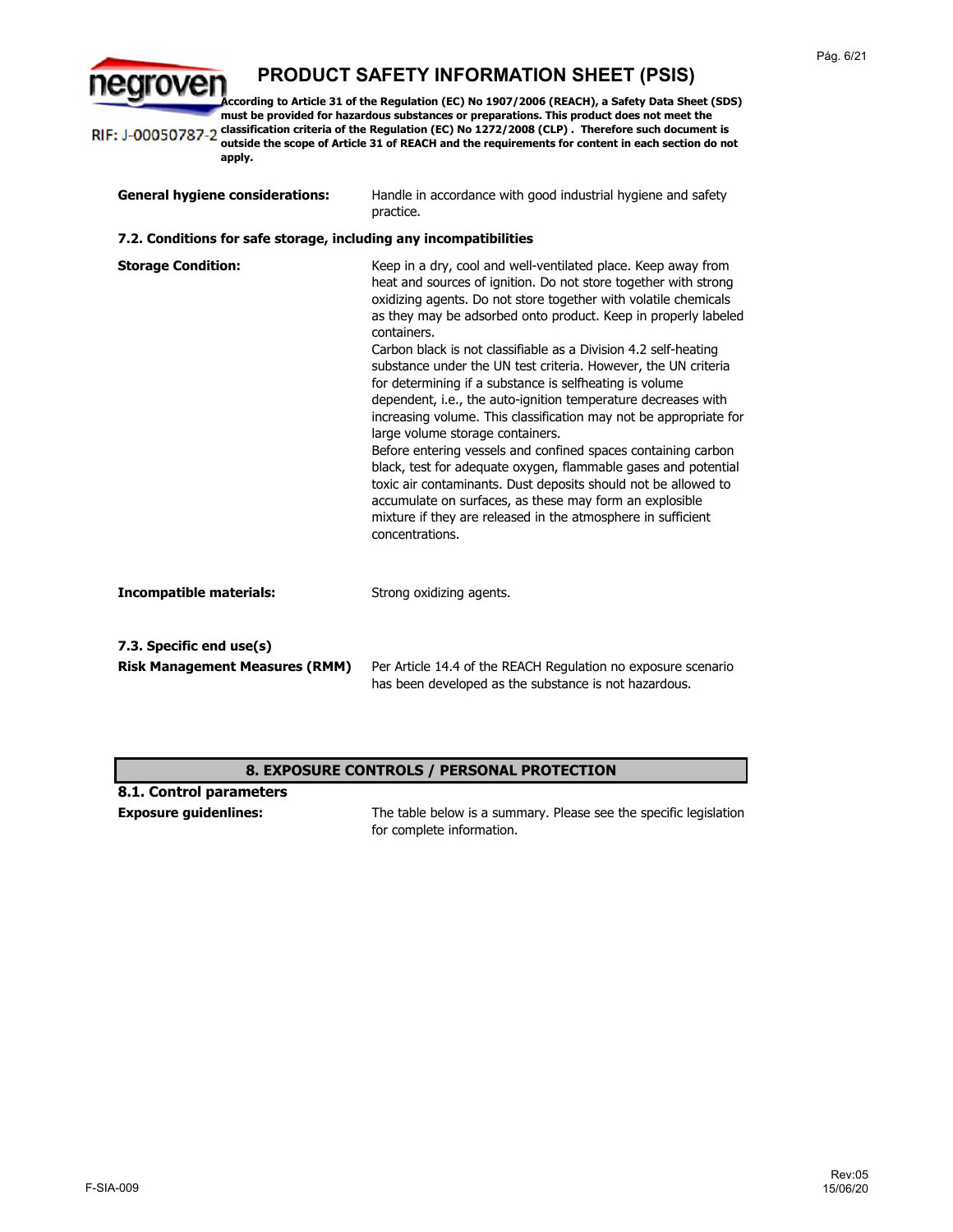**According to Article 31 of the Regulation (EC) No 1907/2006 (REACH), a Safety Data Sheet (SDS) must be provided for hazardous substances or preparations. This product does not meet the classification criteria of the Regulation (EC) No 1272/2008 (CLP) . Therefore such document is**  RIF: J-00050787-2 **outside the scope of Article 31 of REACH and the requirements for content in each section do not apply.**

**Carbon Black, CAS RN 1333-86-4:** Argentina: 3.5 mg/m3, TWA Australia: 3.0 mg/m3, TWA inhalable Belgium: 3.6 mg/m3, TWA Brazil: 3.5 mg/m3, TWA Canada (Ontario): 3.0 mg/m3, TWA inhalable China: 4.0 mg/m3, TWA; 8.0 mg/m3, STEL Colombia: 3.0 mg/m3, TWA inhalable Czech Republic: 2.0 mg/m3, TWA Finland: 3.5 mg/m3, TWA; 7.0 mg/m3, STEL France - INRS: 3.5 mg/m3, TWA/VME inhalable Germany - TRGS 900: 3.0 mg/m3, TWA respirable; 10.0 mg/m3, TWA inhalable Germany - AGW: 1.5 mg/m3, TWA respirable; 4.0 mg/m3, TWA inhalable Hong Kong: 3.5 mg/m3, TWA Indonesia: 3.5 mg/m3, TWA/NABs Ireland: 3.5 mg/m3, TWA; 7.0 mg/m3, STEL Italy: 3.0 mg/m3, TWA inhalable Japan MHLW: 3.0 mg/m3 Japan SOH: 4.0 mg/m3, TWA; 1.0 mg/m3, TWA respirable Korea: 3.5 mg/m3, TWA Malaysia: 3.5 mg/m3, TWA Netherlands - MAC: 3.5 mg/m3, TWA inhalable Mexico: 3.5 mg/m3, TWA Norway: 3.5 mg/m3, TWA Spain: 3.5 mg/m3, TWA (VLA-ED) Sweden: 3.0 mg/m3, TWA United Kingdom - WEL: 3.5 mg/m3, TWA inhalable; 7.0 mg/m3, STEL inhalable US ACGIH - TLV: 3.0 mg/m3, TWA inhalable US OSHA - PEL: 3.5 mg/m3, TWA Venezuela - COVENIN: 3.5 mg/m3, TWA

### **NOTE:**

arover

(1) Unless otherwise indicated as "respirable" or "inhalable", the exposure limit represents a "total" value. The inhalable exposure limit has been demonstrated to be more restrictive than the total exposure limit, by a factor of approximately 3. (2) Negroven, S.A. manages to the US ACGIH TLV of 3.0 mg/m3 TWA inhalable. (3) As required under the EU Registration, Evaluation and Authorization of Chemicals (REACH) regulation, the Carbon Black REACH Consortium, developed a Derived No Effect Level (DNEL) for carbon black of 2 mg/m3 inhalable based on human health studies.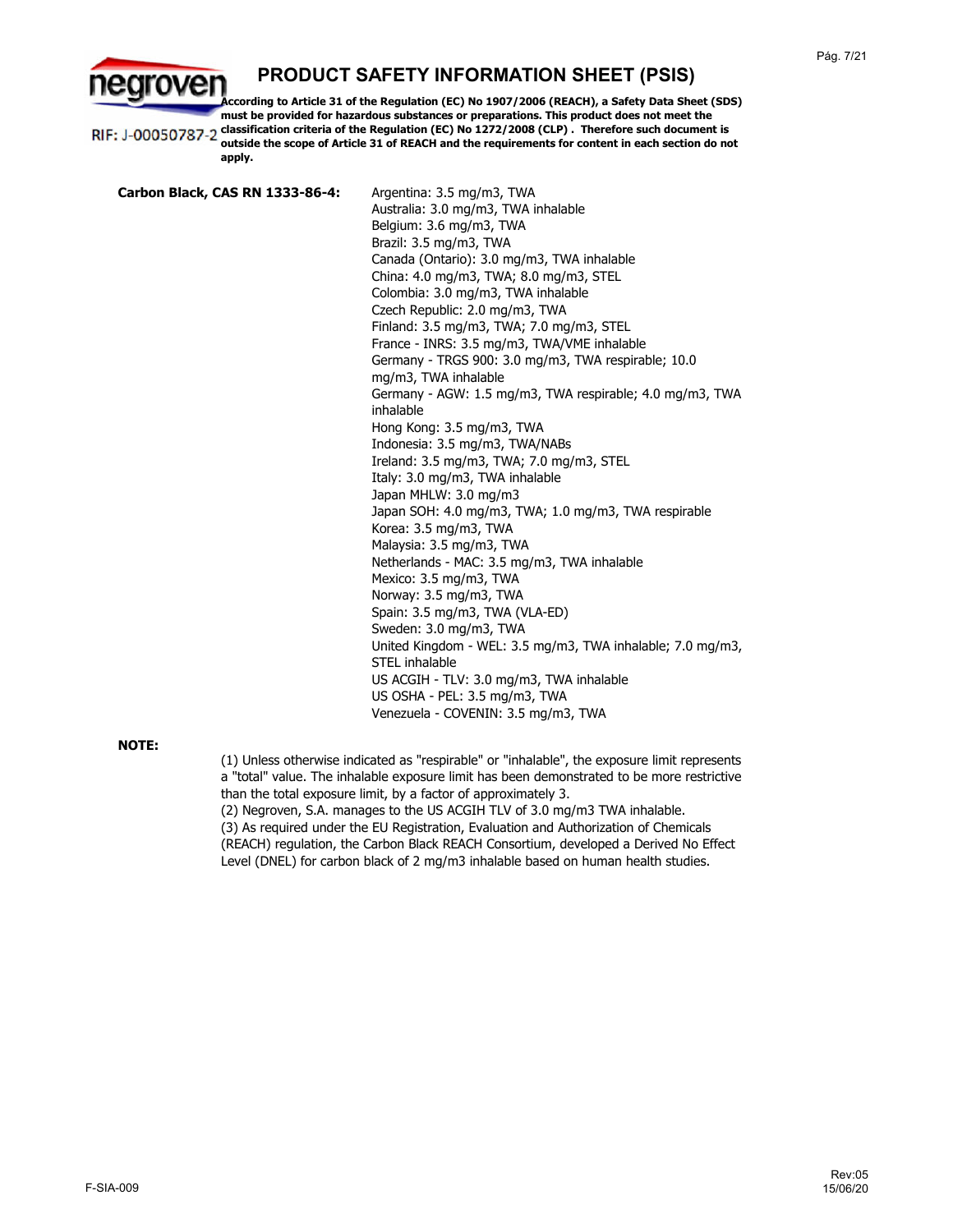rover

**According to Article 31 of the Regulation (EC) No 1907/2006 (REACH), a Safety Data Sheet (SDS) must be provided for hazardous substances or preparations. This product does not meet the classification criteria of the Regulation (EC) No 1272/2008 (CLP) . Therefore such document is**  RIF: J-00050787-2 **outside the scope of Article 31 of REACH and the requirements for content in each section do not apply. AGW: Arbeitsplatzgrenzwert INRS: Institut National de Recherche et de Securite (National Institute of Research and Security) MAC: Maximaal Aanvaarde Concentraties (Maximum allowed concentration) MHLW: Ministry of Health, Labor and Welfare NABS: Nilai Ambang Batas (threshold limit value) OEL: Occupational Exposure Limit PEL: Permissible Exposure Limit SOH: Society of Occupational Health STEL: Short Term Exposure Limit TLV: Threshold Limit Value TRGS: Technische Regeln für Gefahrstoffe (Technical Rule for Hazardous Materials) TWA: Time Weighted Average US ACGIH: United States American Conference of Governmental Industrial Hygienists US OSHA: United States Occupational Safety and Health Administration VME: Valeur Moyenne d'Exposition (Average Level of Exposure) WEL: Workplace Exposure Limit VLA-ED: Valor límite ambiental de exposicíon diaria (environmental value of daily exposure limit) Derived No Effect Level (DNEL)** As required under the EU Registration, Evaluation and Authorization of Chemicals (REACH) regulation, the Carbon Black REACH Consortium developed a Derived No Effect Level (DNEL) for carbon black of 2 mg/m3 inhalable based on human health studies, and 0.5 mg/m3 respirable based on animal studies. **Predicted No Effect Concentration Not Applicable (PNEC) 8.2. Exposure controls Engineering Control:** Ensure adequate ventilation to maintain exposures below occupational limits. Provide appropriate exhaust ventilation at machinery and at places where dust can be generated. **Personal Protective Equipment Respiratory**  An approved air-purifying respirator (APR) for particulates may **Protection:** be permissible where airborne concentrations are expected to exceed occupational exposure limits. Protection provided by air-purifying respirators is limited. Use a positive-pressure, air supplied respirator if there is any potential for uncontrolled release, exposure levels are not known, or any circumstances where air-purifying respirators may not provide adequate protection. Use of espirators must include a complete respiratory protection program in accordance with national standards and current best practices.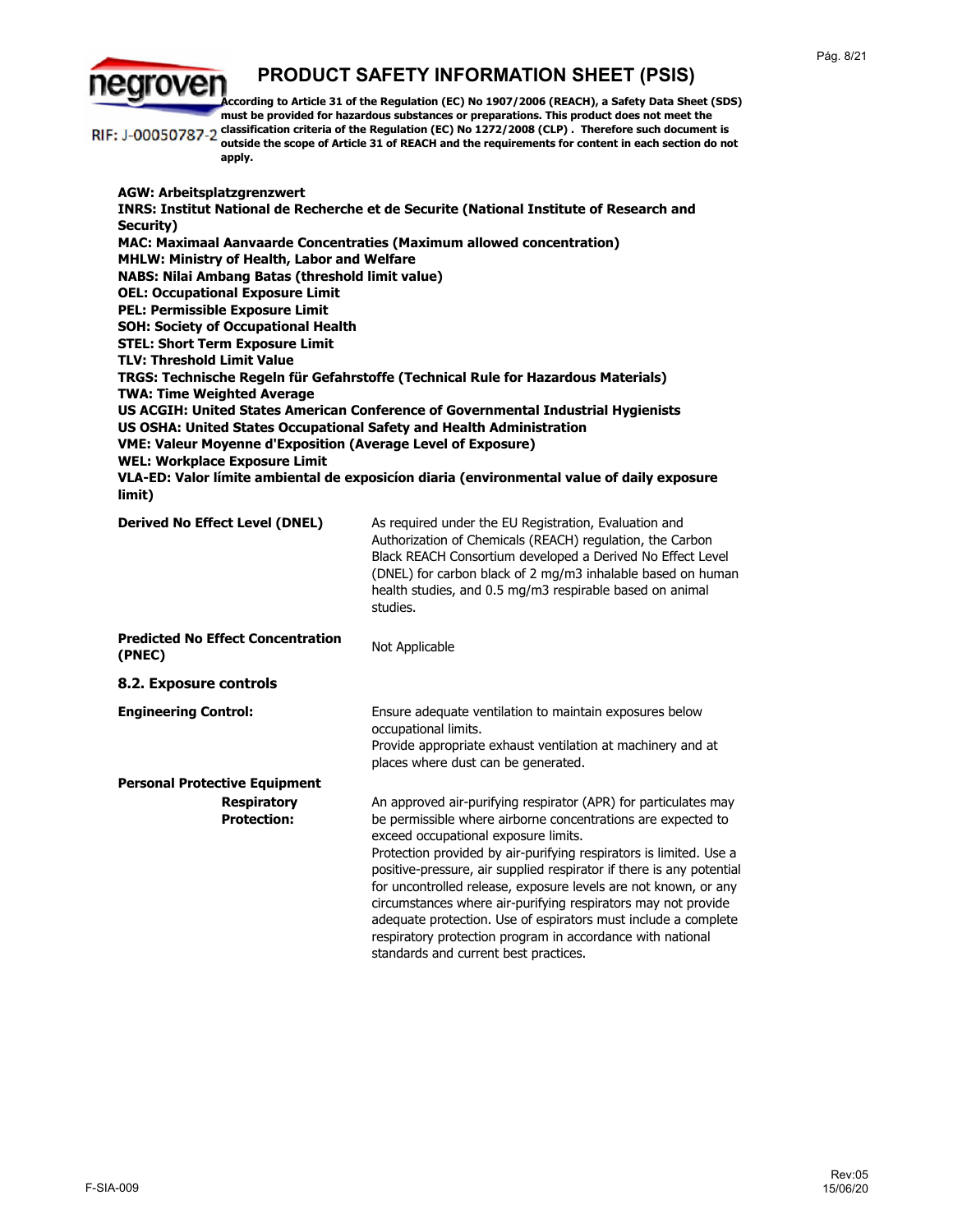

**According to Article 31 of the Regulation (EC) No 1907/2006 (REACH), a Safety Data Sheet (SDS) must be provided for hazardous substances or preparations. This product does not meet the classification criteria of the Regulation (EC) No 1272/2008 (CLP) . Therefore such document is**  RIF: J-00050787-2 **outside the scope of Article 31 of REACH and the requirements for content in each section do not** 

> **apply. Other:** Wear eye/face protection. Safety glasses with side-shields. Goggles. **Eye and Face Protection:** Handle in accordance with good industrial hygiene and safety practice. Emergency eyewash and safety shower should be located nearby. In accordance with all local legislation and permit requirements. **Skin and Body Protection: Environmental exposure controls:** The following agencies/organizations approve respirators and/or criteria for respirator programs: US: NIOSH approval under 42 CFR 84 required. OSHA (29 CFR 1910.134). ANSI Z88.2-1992 (Respiratory Protection). EU: CR592 Guidelines for the Selection and Use of Respiratory Protection. Germany: DIN/EN 143 Respiratory Protective Devices for Dusty Materials. UK: BS 4275 Recommendations for the Selection, Use and Maintenance of Respiratory Protective Equipment. HSE Guidance Note HS (G)53 Respiratory Protective Equipment. Wear suitable protective clothing. Wash clothing daily. Work clothing should not be allowed out of the workplace. Wear protective gloves to prevent soiling of hands. Use protective barrier cream before handling the product. Wash hands and other exposed skin with mild soap and water. **Hand Protection:**

### **9. PHYSICAL AND CHEMICAL PROPERTIES**

#### **9.1. Information on basic physical and chemical properties**

| <b>Physical State:</b> | Solid                          |
|------------------------|--------------------------------|
| Appearance:            | <b>Black Powder or Pellets</b> |
| Odor:                  | <b>None</b>                    |
| <b>Odor Threshold:</b> | Not applicable                 |

| <b>Values</b><br><b>Remarks / Method</b>                                                                                                         |
|--------------------------------------------------------------------------------------------------------------------------------------------------|
| 2 - 4 (oxidized carbon black) and $4 -$<br>11 (non-oxidized carbon black)<br>$2 - 11$<br>[50 g/l water, 68ºF (20°C)] Method<br><b>ASTM D1512</b> |
| Not applicable                                                                                                                                   |
| Not applicable                                                                                                                                   |
| Not applicable                                                                                                                                   |
|                                                                                                                                                  |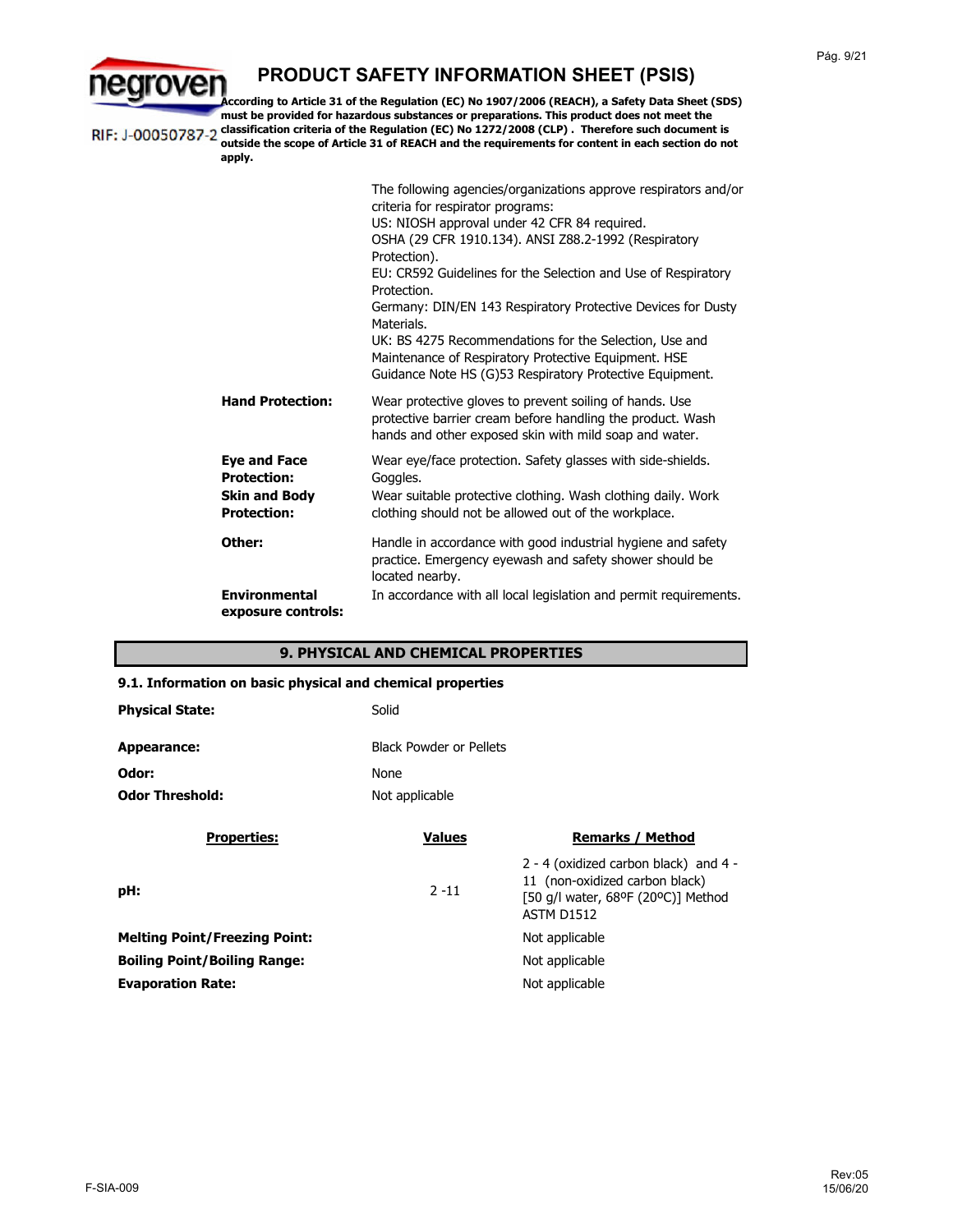egroven **According to Article 31 of the Regulation (EC) No 1907/2006 (REACH), a Safety Data Sheet (SDS) must be provided for hazardous substances or preparations. This product does not meet the classification criteria of the Regulation (EC) No 1272/2008 (CLP) . Therefore such document is**  RIF: J-00050787-2 **outside the scope of Article 31 of REACH and the requirements for content in each section do not** 

| apply.                                               |                               |                                                                |
|------------------------------------------------------|-------------------------------|----------------------------------------------------------------|
| <b>Vapor Pressure:</b>                               |                               | Not applicable                                                 |
| <b>Vapor Density:</b>                                |                               | Not applicable                                                 |
| <b>Density:</b>                                      | $1.7 - 1.9$ g/cm <sup>3</sup> | @ 20°C                                                         |
| <b>Bulk Density:</b>                                 | 200-680 kg/m3<br>20-380 kg/m3 | (Pellets)<br>(Fluffy)                                          |
| <b>Specific Gravity at 20°C:</b>                     | $1.7 - 1.9$                   |                                                                |
| <b>Water Solubility:</b>                             | Insoluble                     |                                                                |
| <b>Solubilities</b>                                  | Insoluble                     |                                                                |
| <b>Partition Coefficient (n-</b><br>octanol/water):  |                               | Not applicable                                                 |
| <b>Decomposition Temperature:</b>                    |                               | Not applicable                                                 |
| <b>Viscosity:</b>                                    |                               | Not applicable                                                 |
| <b>Kinematic viscosity:</b>                          |                               | Not applicable                                                 |
| <b>Dynamic viscosity:</b>                            |                               | Not applicable                                                 |
| <b>Oxidizing Properties:</b>                         |                               | Not applicable                                                 |
| <b>Softening point:</b>                              |                               | Not applicable                                                 |
| VOC content (%):                                     |                               | No information available                                       |
| % Volatile (by Volume):                              |                               | No information available                                       |
| % Volatile by Weight                                 | $< 2.5\%$<br>$2 - 8%$         | (950°C) (non-oxidized carbon black)<br>(oxidized carbon black) |
| <b>Surface Tension:</b>                              |                               | No information available                                       |
| <b>Explosive properties:</b>                         |                               | Dust may form explosible mixture in<br>air                     |
| <b>Flash Point:</b>                                  |                               | Not applicable                                                 |
| Flammability (solid, gas):                           |                               | No information available                                       |
| <b>Flammability Limit in Air:</b>                    |                               | No information available                                       |
| <b>Explosion Limits in Air - Upper</b><br>$(g/m3)$ : |                               | Not Determined                                                 |
| <b>Explosion Limits in Air - Lower</b><br>$(g/m3)$ : | 50 g/m3                       | (dust)                                                         |
| <b>Constante Kst</b>                                 | 110 bar m/s (ST class 1)      |                                                                |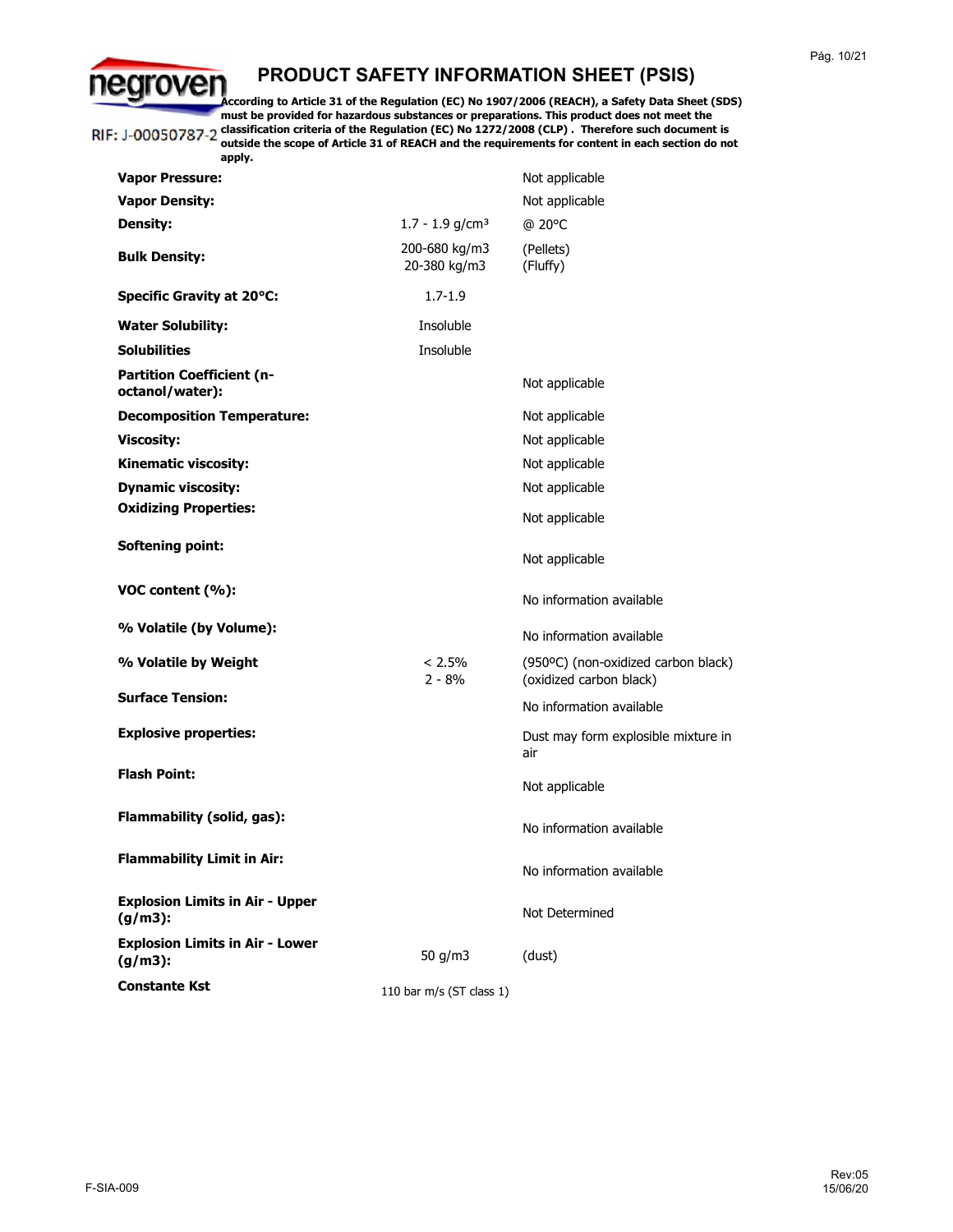earoven **According to Article 31 of the Regulation (EC) No 1907/2006 (REACH), a Safety Data Sheet (SDS) must be provided for hazardous substances or preparations. This product does not meet the**  RIF: J-00050787-2 classification criteria of the Regulation (EC) No 1272/2008 (CLP). Therefore such document is **outside the scope of Article 31 of REACH and the requirements for content in each section do not** 

**apply.**

| >140 °C                  | (transport) IMDG-Code                                                                                                                      |
|--------------------------|--------------------------------------------------------------------------------------------------------------------------------------------|
| $>$ 500 °C<br>$>$ 315 °C | (BAM Furnace) VDI 2263<br>(Godberg-Greenwald Furnace) VDI<br>2263                                                                          |
| $> 10,000$ mJ            | <b>VDI 2263</b>                                                                                                                            |
|                          | No information available                                                                                                                   |
| 10 <sub>bar</sub>        | VDI 2263 10 bar at an initial starting<br>pressure of 1 bar. Higher starting<br>initial pressures will yield higher<br>explosion pressures |
| 30 - 400 bar/sec         | VDI 2263 and ASTM E1226-88                                                                                                                 |
| $>$ 45 seconds           | (not classifiable as "Highly")<br>Flammable", or "Easily Ignitable")                                                                       |
| 110 bar m/s (Class ST1)  |                                                                                                                                            |
| ST <sub>1</sub>          |                                                                                                                                            |
|                          |                                                                                                                                            |

**9.2. Other information** None

| <b>10. STABILITY AND REACTIVITY</b>        |                                                                                                                                                                                                                                                                                                                                                                                  |  |
|--------------------------------------------|----------------------------------------------------------------------------------------------------------------------------------------------------------------------------------------------------------------------------------------------------------------------------------------------------------------------------------------------------------------------------------|--|
| 10.1. Reactivity                           |                                                                                                                                                                                                                                                                                                                                                                                  |  |
| <b>Reactivity:</b>                         | May react exothermically upon contact with strong oxidizers.                                                                                                                                                                                                                                                                                                                     |  |
| 10.2. Chemical stability<br>Stability:     | Stable under recommended handling and storage conditions.                                                                                                                                                                                                                                                                                                                        |  |
| <b>Explosion data</b>                      |                                                                                                                                                                                                                                                                                                                                                                                  |  |
| <b>Sensitivity to Mechanical Impact:</b>   | Not sensitive to mechanical impact                                                                                                                                                                                                                                                                                                                                               |  |
| <b>Sensitivity to Static Discharge:</b>    | Dust may form explosible mixture in air. Avoid dust formation.<br>Do not create a dust cloud by using a brush or compressed air.<br>Take precautionary measures against static discharges. All<br>metal parts of the mixing and processing equipment must be<br>earthed/grounded. Ensure all equipment is electrically<br>earthed/grounded before beginning transfer operations. |  |
| 10.3. Possibility of hazardous reactions   |                                                                                                                                                                                                                                                                                                                                                                                  |  |
| <b>Hazardous Polymerization:</b>           | Hazardous polymerization does not occur.                                                                                                                                                                                                                                                                                                                                         |  |
| <b>Possibility of hazardous reactions:</b> | None under normal processing.                                                                                                                                                                                                                                                                                                                                                    |  |
| 10.4. Conditions to avoid                  |                                                                                                                                                                                                                                                                                                                                                                                  |  |
| <b>Conditions to Avoid:</b>                | Do not expose to temperatures above 300°C. Keep away from<br>heat and sources of ignition. Avoid dust formation.                                                                                                                                                                                                                                                                 |  |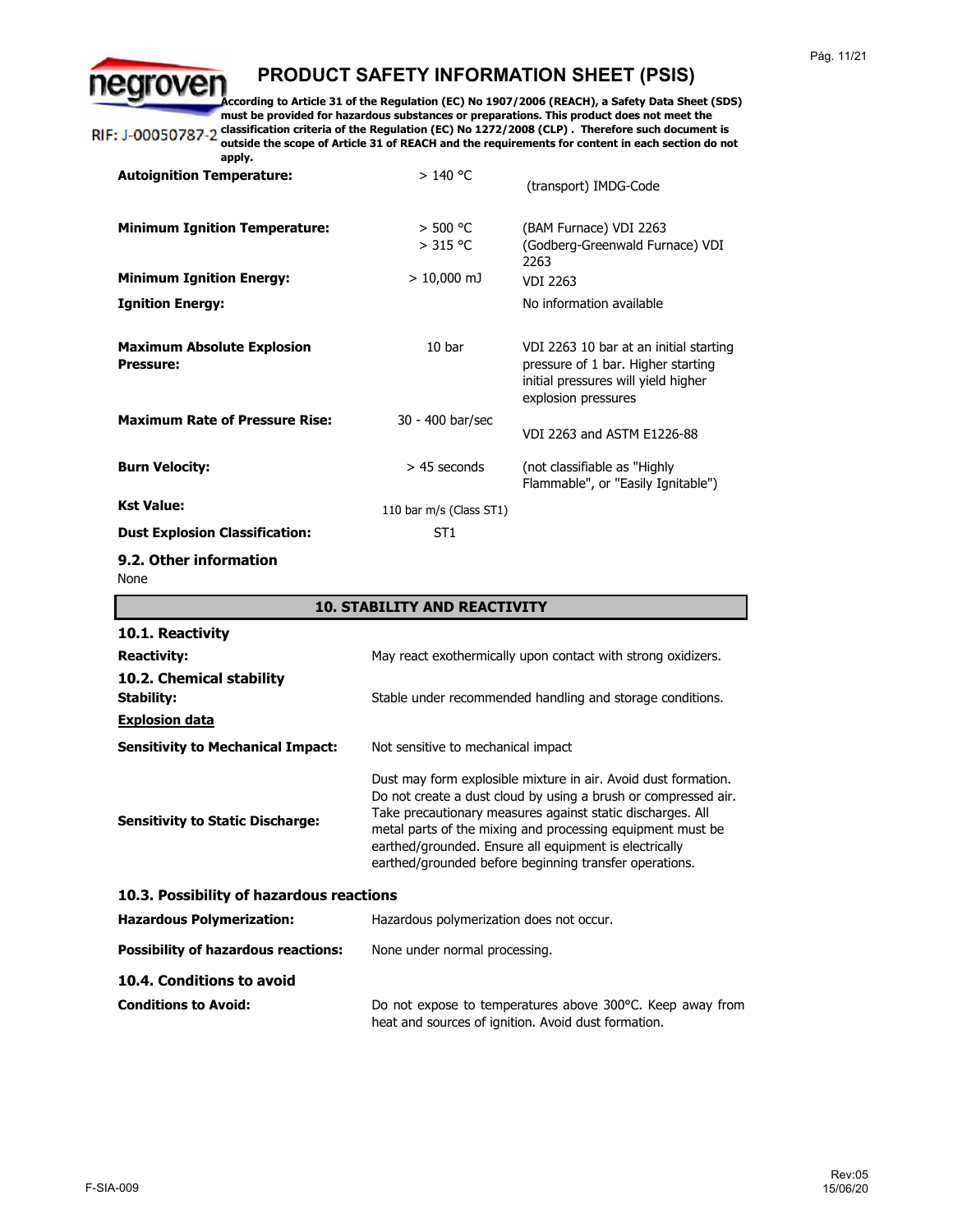egroven **According to Article 31 of the Regulation (EC) No 1907/2006 (REACH), a Safety Data Sheet (SDS) must be provided for hazardous substances or preparations. This product does not meet the classification criteria of the Regulation (EC) No 1272/2008 (CLP) . Therefore such document is**  RIF: J-00050787-2

**outside the scope of Article 31 of REACH and the requirements for content in each section do not apply.**

| 10.5. Incompatible materials           |                                                                                                                                     |  |
|----------------------------------------|-------------------------------------------------------------------------------------------------------------------------------------|--|
| <b>Incompatible Materials:</b>         | Strong oxidizers such as chlorates, bromates, and nitrates.                                                                         |  |
| 10.6. Hazardous decomposition products |                                                                                                                                     |  |
|                                        | Hazardous Decomposition Products: Carbon monoxide (CO), Carbon dioxide (CO2), Oxides of<br>sulphur, Organic products of combustion. |  |

### **11. TOXICOLOGICAL INFORMATION**

| 11.1. Information on toxicological effects |                                                                                                                                                                                                                                                                                                                                                                                                                                                                                                                                   |
|--------------------------------------------|-----------------------------------------------------------------------------------------------------------------------------------------------------------------------------------------------------------------------------------------------------------------------------------------------------------------------------------------------------------------------------------------------------------------------------------------------------------------------------------------------------------------------------------|
| <b>Acute Toxicity</b>                      |                                                                                                                                                                                                                                                                                                                                                                                                                                                                                                                                   |
| Oral LD50:                                 | LD50/oral/rat = $> 8000$ mg/kg. (Equivalent to OECD TG 401).                                                                                                                                                                                                                                                                                                                                                                                                                                                                      |
| <b>Inhalation LC50:</b>                    | No data available.                                                                                                                                                                                                                                                                                                                                                                                                                                                                                                                |
| <b>Dermal LD50:</b>                        | No data available.                                                                                                                                                                                                                                                                                                                                                                                                                                                                                                                |
| <b>Skin corrosion/irritation:</b>          | Rabbit: not irritating. (Equivalent to OECD TG 404). Edema = $0$<br>(max. attainable irritation score: 4). Erythema = $0$ (max.<br>attainable irritation score: 4). Assessment: Not irritating to skin.                                                                                                                                                                                                                                                                                                                           |
| Serious eye damage/eye irritation:         | Rabbit: not irritating. (OECD TG 405). Cornea: 0 (max.<br>attainable irritation score: 4). Iris: 0 (max. attainable irritation<br>score: 2). Conjunctivae: 0 (max. attainable irritation score: 3).<br>Chemosis: 0 (max. attainable irritation score: 4).                                                                                                                                                                                                                                                                         |
|                                            | Assessment: Not irritating to the eyes.                                                                                                                                                                                                                                                                                                                                                                                                                                                                                           |
| Sensitization:                             | Guinea pig skin (Buehler Test): Not sensitizing (OECD TG 406).<br>Assessment: Not sensitizing in animals. No cases of sensitization<br>in humans have been reported.                                                                                                                                                                                                                                                                                                                                                              |
| <b>Germ Cell Mutagenicity</b>              | In Vitro<br>Carbon black is not suitable to be tested in bacterial (Ames test)<br>and other in vitro systems because of its insolubility. However,<br>when organic solvent extracts of carbon black have been tested,<br>results showed no mutagenic effects. Organic solvent extracts of<br>carbon black can contain traces of polycyclic aromatic<br>hydrocarbons (PAHs). A study to examine the bioavailability of<br>these PAHs showed that PAHs are very tightly bound to carbon<br>black and not bioavailable. (Borm, 2005) |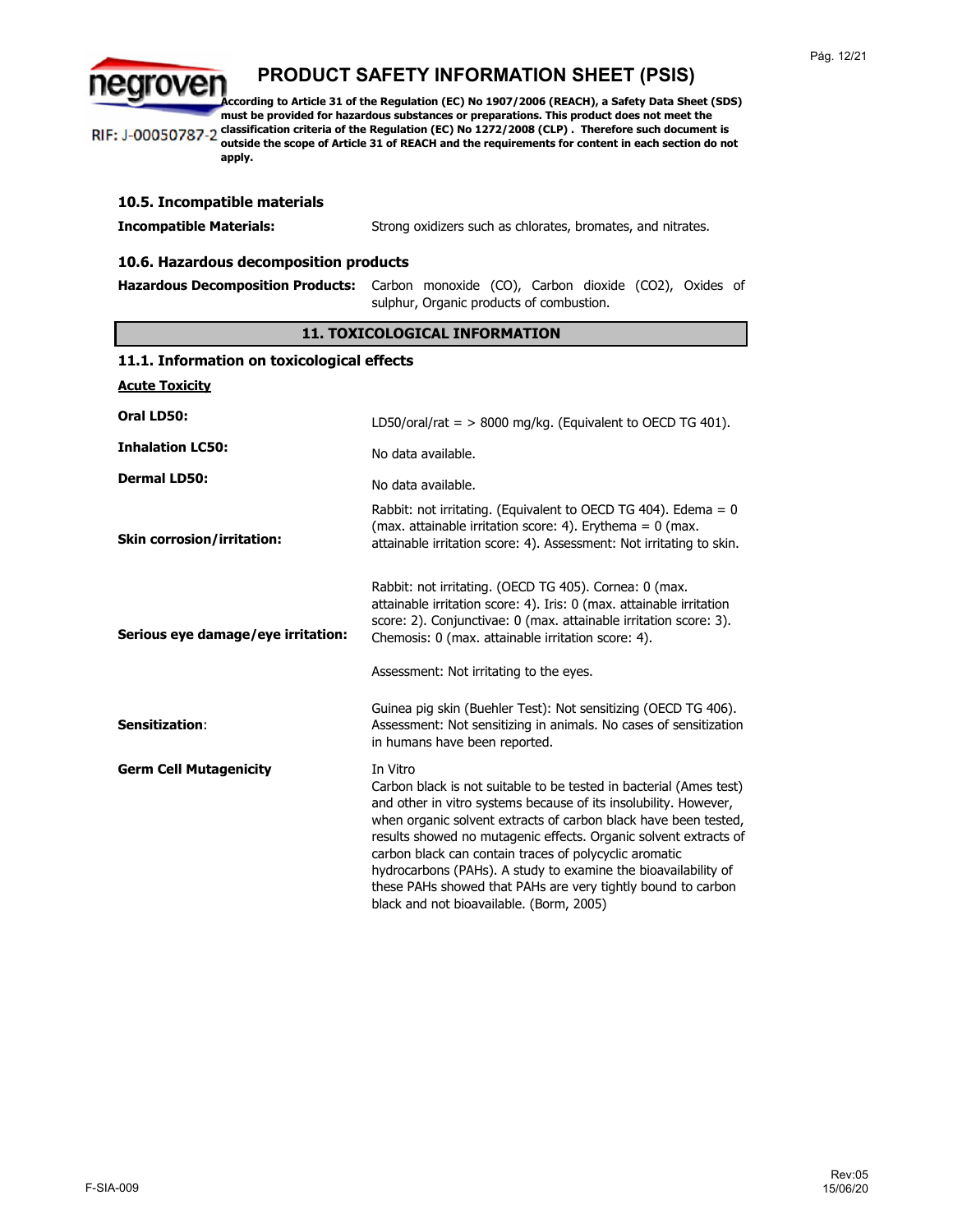

**According to Article 31 of the Regulation (EC) No 1907/2006 (REACH), a Safety Data Sheet (SDS) must be provided for hazardous substances or preparations. This product does not meet the classification criteria of the Regulation (EC) No 1272/2008 (CLP) . Therefore such document is**  RIF: J-00050787-2 **outside the scope of Article 31 of REACH and the requirements for content in each section do not apply.**

In Vivo

In an experimental investigation, mutational changes in the hprt gene were reported in alveolar epithelial cells in the rat following inhalation exposure to carbon black. This observation is believed to be rat specific and a consequence of "lung overload" (Driscoll, 1997) which led to chronic inflammation and release of reactive oxygen species. This is considered to be a secondary genotoxic effect and, thus, carbon black itself would not be considered to be mutagenic.

Assessment: In vivo mutagenicity in rats occurs by mechanisms secondary to a threshold effect and is a consequence of "lung overload," which leads to chronic inflammation and the release of genotoxic oxygen species. This mechanism is considered to be a secondary genotoxic effect and, thus, carbon black itself would not be considered to be mutagenic.

### **Carcinogenicity: ANIMAL TOXICITY:**

Rat, oral, duration 2 years. Effect: no tumors.

Mouse, oral, duration 2 years. Effect: no tumors.

Mouse, dermal, duration 18 months. Effect: no skin tumors.

Rat, inhalation, duration 2 years. Target organ: lungs. Effect: inflammation, fibrosis, tumors.

Note: Tumors in the rat lung are considered to be related to the "lung overload" rather than to a specific chemical effect of carbon black itself in the lung. These effects in rats have been reported in many studies on other poorly soluble inorganic particles and appear to be rat specific (ILSI, 2000). Tumors have not been observed in other species (i.e., mouse and hamster) for carbon black or other poorly soluble particles under similar circumstances and study conditions.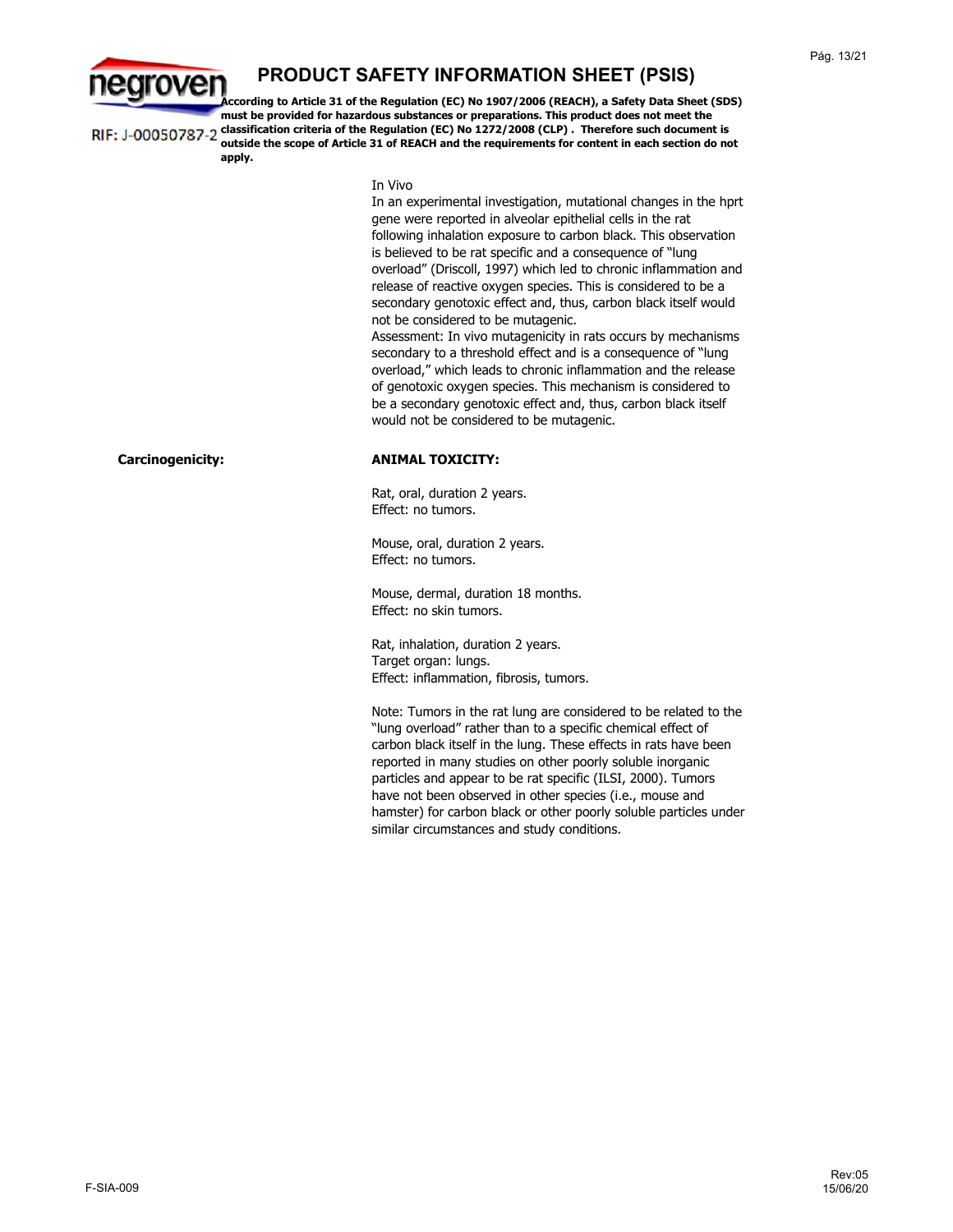

**According to Article 31 of the Regulation (EC) No 1907/2006 (REACH), a Safety Data Sheet (SDS) must be provided for hazardous substances or preparations. This product does not meet the classification criteria of the Regulation (EC) No 1272/2008 (CLP) . Therefore such document is**  RIF: J-00050787-2 **outside the scope of Article 31 of REACH and the requirements for content in each section do not apply.**

#### **MORTALITY STUDIES (HUMAN DATA):**

A study on carbon black production workers in the UK (Sorahan, 2001) found an increased risk of lung cancer in two of the five plants studied; however, the increase was not related to the dose of carbon black. Thus, the authors did not consider the increased risk in lung cancer to be due to carbon black exposure. A German study of carbon black workers at one plant (Morfeld, 2006; Buechte, 2006) found a similar increase in lung cancer risk but, like the Sorahan, 2001 (UK study), found no association with carbon black exposure. A large US study of 18 plants showed a reduction in lung cancer risk in carbon black production workers (Dell, 2006). Based upon these studies, the February 2006 Working Group at the International Agency for Research on Cancer (IARC) concluded that the human evidence for carcinogenicity was inadequate (IARC, 2010). Since the IARC evaluation of carbon black, Sorahan and Harrington (2007) have re-analyzed the UK study data using an alternative exposure hypothesis and found a positive association with carbon black exposure in two of the five plants. The same exposure hypothesis was applied by Morfeld and McCunney (2009) to the German cohort; in contrast, they found no association between carbon black exposure and lung cancer risk and, thus, no support for the alternative exposure hypothesis used by Sorahan and Harrington. Overall, as a result of these detailed investigations, no causative link between carbon black exposure and cancer risk in humans has been demonstrated.

### **IARC CANCER CLASSIFICATION:**

In 2006 IARC re-affirmed its 1995 finding that there is "inadequate evidence" from human health studies to assess whether carbon black causes cancer in humans. IARC concluded that there is "sufficient evidence" in experimental animal studies for the carcinogenicity of carbon black. IARC's overall evaluation is that carbon black is "possibly carcinogenic to humans (Group 2B)". This conclusion was based on IARC's guidelines, which generally require such a classification if one species exhibits carcinogenicity in two or more animal studies (IARC, 2010).

Solvent extracts of carbon black were used in one study of rats in which skin tumors were found after dermal application and several studies of mice in which sarcomas were found following subcutaneous injection. IARC concluded that there was "sufficient evidence" that carbon black extracts can cause cancer in animals (Group 2B).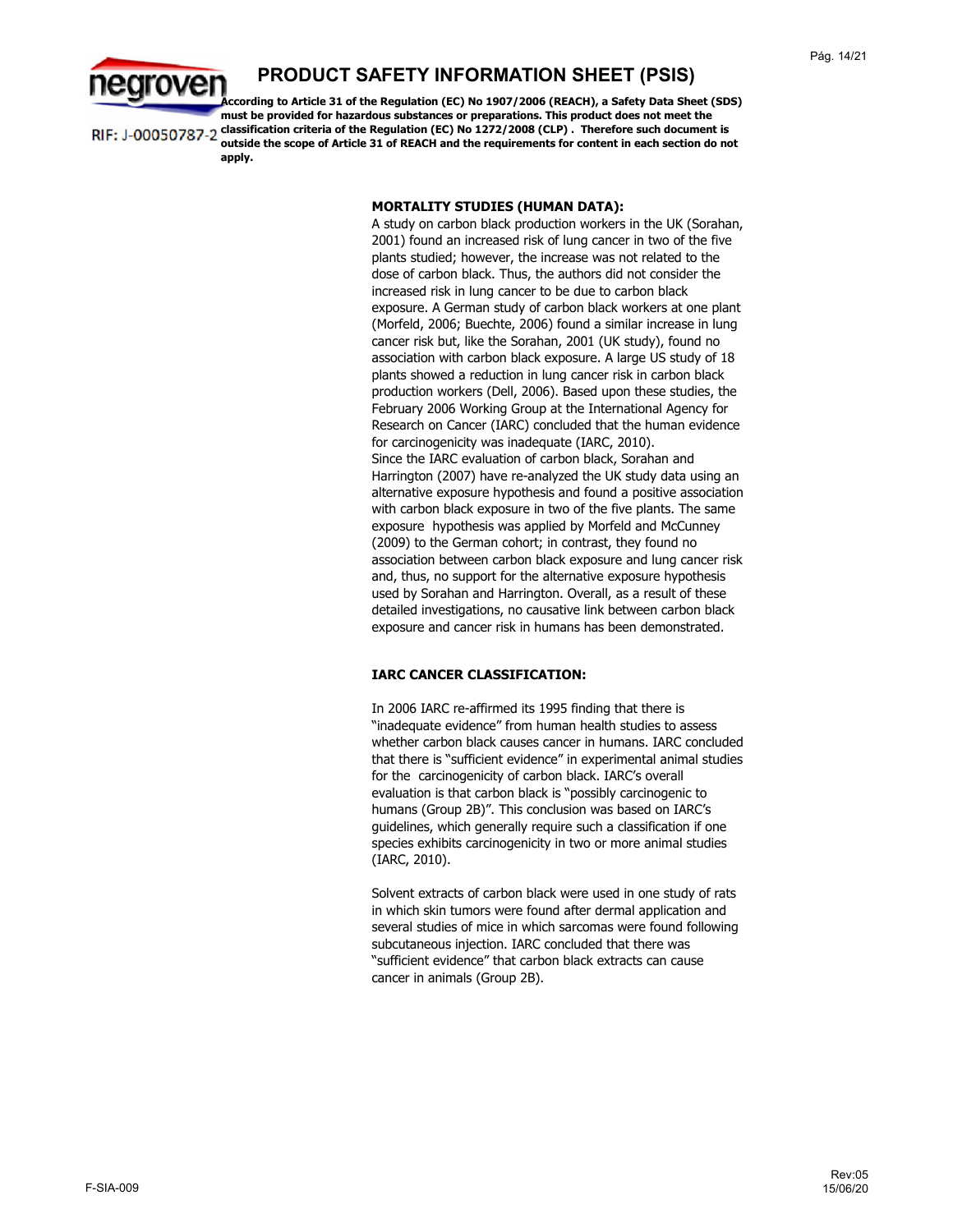

**According to Article 31 of the Regulation (EC) No 1907/2006 (REACH), a Safety Data Sheet (SDS) must be provided for hazardous substances or preparations. This product does not meet the classification criteria of the Regulation (EC) No 1272/2008 (CLP) . Therefore such document is**  RIF: J-00050787-2 **outside the scope of Article 31 of REACH and the requirements for content in each section do not apply.**

### **ACGIH CANCER CLASSIFICATION:**

Confirmed Animal Carcinogen with Unknown Relevance to Humans (Category A3 Carcinogen).

#### **ASSESSMENT:**

Applying the guidelines of self-classification under the Globally Harmonized System of Classification and Labeling of Chemicals, carbon black is not classified as a carcinogen. Lung tumors are induced in rats as a result of repeated exposure to inert, poorly soluble particles like carbon black and other poorly soluble particles. Rat tumors are a result of a secondary non-genotoxic mechanism associated with the phenomenon of lung overload. This is a species-specific mechanism that has questionable relevance for classification in humans. In support of this opinion, the CLP Guidance for Specific Target Organ Toxicity – Repeated Exposure (STOT-RE), cites lung overload under mechanisms not relevant to humans. Human health studies show that exposure to carbon black does not increase the risk of carcinogenicity.

### **ASSESSMENT:**

No effects on reproductive organs or fetal development have been

reported in long-term repeated dose toxicity studies in animals.

#### **ASSESSMENT:**

Based on available data, specific target organ toxicity is not expected after single oral, single inhalation, or single dermal exposure.

### **ANIMAL TOXICITY:**

Repeated dose toxicity: inhalation (rat), 90 days, No Observed Adverse Effect Concentration (NOAEC) = 1.1 mg/m3 (respirable). Target organ effects at higher doses are lung inflammation, hyperplasia, and fibrosis.

Repeated dose toxicity: oral (mouse), 2 yrs, No Observed Effect Level (NOEL) =  $137 \text{ mg/kg}$  (body wt.) Repeated dose toxicity: oral (rat), 2 yrs, NOEL = 52 mg/kg (body wt.)

Although carbon black produces pulmonary irritation, cellular proliferation, fibrosis, and lung tumors in the rat under conditions of "lung overload", there is evidence to demonstrate that this response is principally a species-specific response that is not relevant to humans.

**Reproductive and Developmental Toxicity:**

**STOT - Single Exposure:** 

**STOT - repeated exposure:**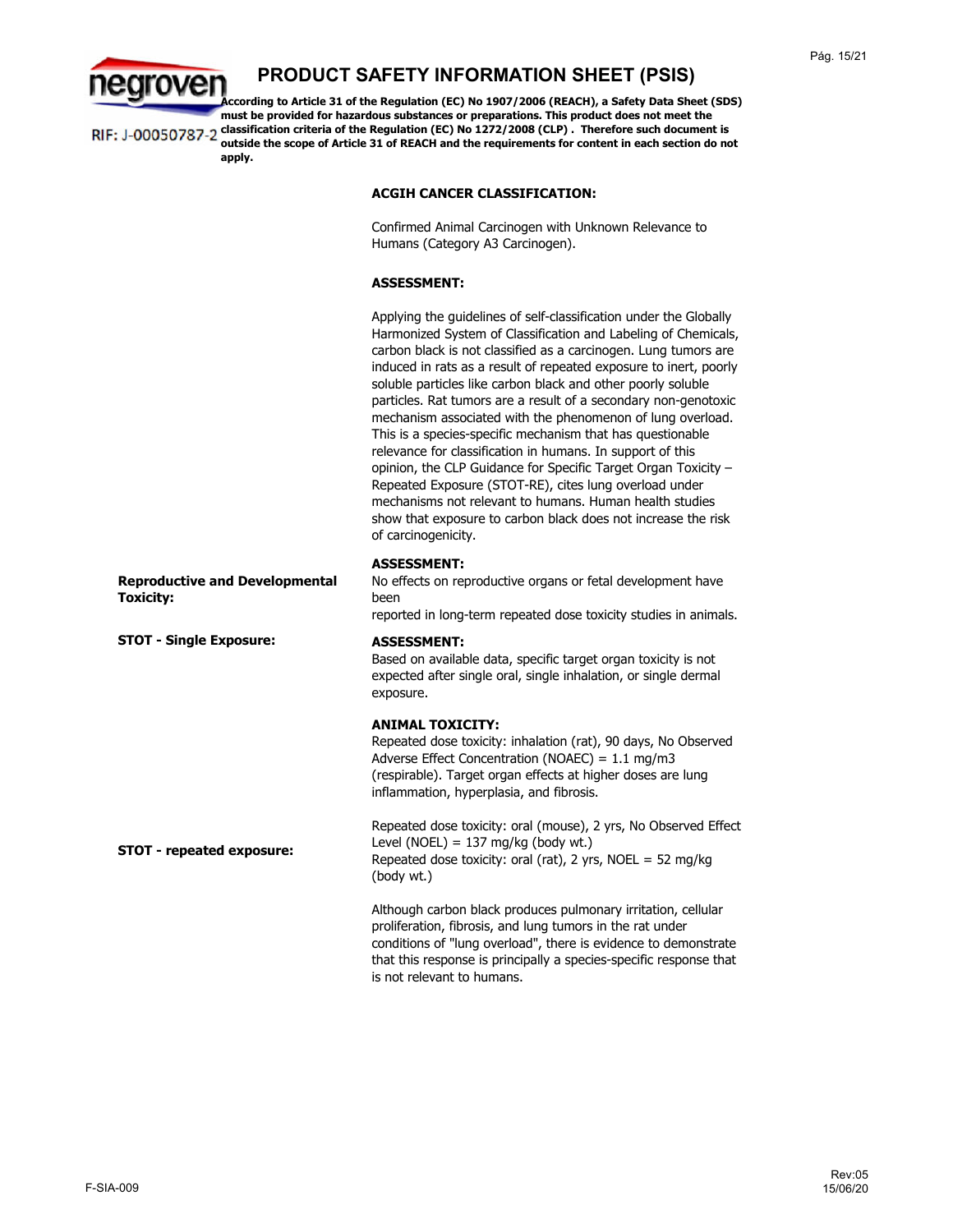

**According to Article 31 of the Regulation (EC) No 1907/2006 (REACH), a Safety Data Sheet (SDS) must be provided for hazardous substances or preparations. This product does not meet the classification criteria of the Regulation (EC) No 1272/2008 (CLP) . Therefore such document is**  RIF: J-00050787-2 **outside the scope of Article 31 of REACH and the requirements for content in each section do not apply.**

#### **MORBIDITY STUDIES (human data):**

Results of epidemiological studies of carbon black production workers suggest that cumulative exposure to carbon black may result in small, non-clinical decrements in lung function. A U.S. respiratory morbidity study suggested a 27 ml decline in FEV1 from a 1 mg/m3 8 hour TWA daily (inhalable fraction) exposure over a 40-year period (Harber, 2003). An earlier European investigation suggested that exposure to 1 mg/m3 (inhalable fraction) of carbon black over a 40-year working lifetime would result in a 48 ml decline in FEV1 (Gardiner, 2001). However, the estimates from both studies were only of borderline statistical significance. Normal age-related decline over a similar period of time would be approximately 1200 ml.

In the U.S. study, 9% of the highest non-smokers exposure group (in contrast to 5% of the unexposed group) reported symptoms consistent with chronic bronchitis. In the European study, methodological limitations in the administration of the questionnaire limit the conclusions that can be drawn about reported symptoms. This study, however, indicated a link between carbon black and small opacities on chest films, with negligible effects on lung function.

#### **INHALATION ASSESSMENT:**

Applying the guidelines of self-classification under GHS, carbon black is not classified under STOT-RE for effects on the lung. Classification is not warranted on the basis of the unique response of rats resulting from the "lung overload" following exposure to poorly soluble particles such as carbon black. The pattern of pulmonary effects in the rat, such as inflammation and fibrotic responses, are not observed in other rodent species, non-human primates, or humans under similar exposure conditions. Lung overload does not appear to be relevant for human health. Overall, the epidemiological evidence from wellconducted investigations has shown no causative link between carbon black exposure and the risk of non-malignant respiratory disease in humans. A STOT-RE classification for carbon black after repeated inhalation exposure is not warranted.

#### **ORAL ASSESSMENT:**

Based on available data, specific target organ toxicity is not expected after repeated oral exposure.

#### **DERMAL ASSESSMENT:**

**ASSESSMENT:** Based on available data and the chemical-physical properties (insolubility, low absorption potential), specific target organ toxicity is not expected after repeated dermal exposure.

Based on industrial experience and the available data, no aspiration hazard is expected.

**Aspiration Hazard:**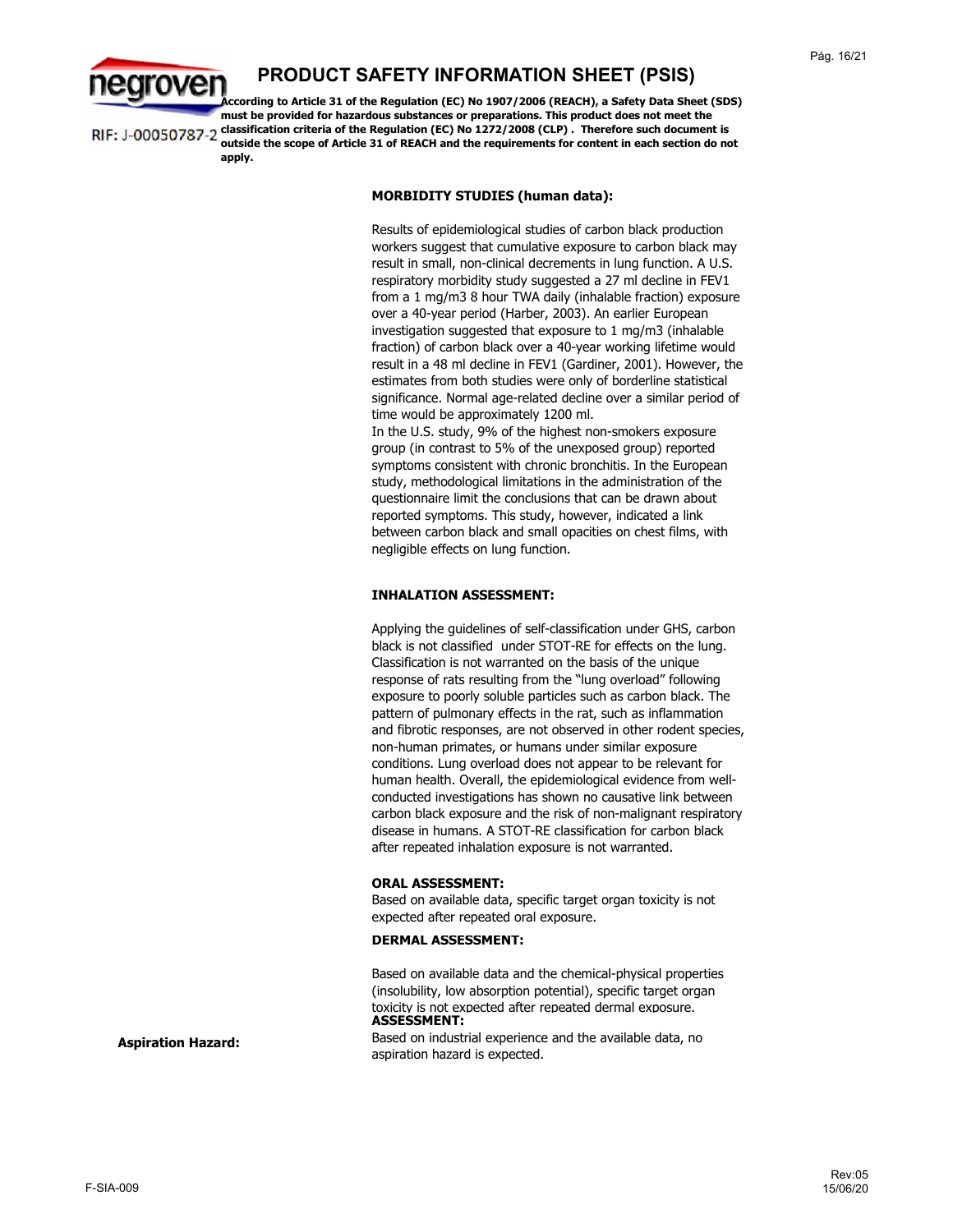

**According to Article 31 of the Regulation (EC) No 1907/2006 (REACH), a Safety Data Sheet (SDS) must be provided for hazardous substances or preparations. This product does not meet the classification criteria of the Regulation (EC) No 1272/2008 (CLP) . Therefore such document is**  RIF: J-00050787-2 **outside the scope of Article 31 of REACH and the requirements for content in each section do not apply.**

| <b>12. ECOLOGICAL INFORMATION</b>      |                                                                                                                                                                                                          |  |
|----------------------------------------|----------------------------------------------------------------------------------------------------------------------------------------------------------------------------------------------------------|--|
| 12.1. Toxicity                         |                                                                                                                                                                                                          |  |
| <b>Aquatic Toxicity:</b>               | Fish (Brachydanio rerio): LC50 (96hr) $> 1,000$ mg/L. (Method:<br>OECD 203).                                                                                                                             |  |
|                                        | Daphnia magna: EC50 (24hr) > 5,600 mg/L. (Method: OECD<br>202).                                                                                                                                          |  |
|                                        | Algae (Scenedesmus subspicatus): $EC50$ (72hr) $> 10,000$ mg/L.<br>Algae (Scenedesmus subspicatus): NOEC $> = 10,000$ mg/L.<br>Activated sludge: EC0 (3hr) $>$ = 800 mg/L. (Method: DEV L3<br>TTC test). |  |
| 12.2. Persistence and<br>degradability | The methods for determining biodegradability are not applicable<br>to inorganic substances                                                                                                               |  |
| 12.3. Bioaccumulative potential        | Not expected due to physicochemical properties of the<br>substance.                                                                                                                                      |  |
| 12.4. Mobility in soil                 |                                                                                                                                                                                                          |  |
| <b>Mobility:</b>                       | Not expected to migrate. Insoluble.                                                                                                                                                                      |  |
| 12.5. Results of PBT and vPvB          | <b>Assessment:</b>                                                                                                                                                                                       |  |
|                                        | This substance is not considered to be persistent,<br>bioaccumulating nor toxic (PBT). This substance is not<br>considered to be very persistent nor very bioaccumulating                                |  |
| 12.6. Other adverse effects            | No information available.                                                                                                                                                                                |  |

### **13. DISPOSAL CONSIDERATIONS**

Disclaimer: Information in this section pertains to the product as shipped in its intended composition as described in Section 3 of this MSDS. Contamination or processing may change waste characteristics and requirements. Regulations may also apply to empty containers, liners or rinsate. State/provincial and local regulations may be different from federal regulations.

| <b>List of Wastes Code:</b>             | EU Waste Code No. 61303                                                                                                                                                                                                                                                                                                 |
|-----------------------------------------|-------------------------------------------------------------------------------------------------------------------------------------------------------------------------------------------------------------------------------------------------------------------------------------------------------------------------|
| 13.1. Waste treatment methods           |                                                                                                                                                                                                                                                                                                                         |
| Waste from residues/unused<br>products: | Waste should not be released to sewers. Product, as supplied,<br>can be burned in suitable incineration facilities or should be<br>disposed of in accordance with the regulations issued by the<br>appropriate federal, state and local authorities. Same<br>consideration should be given to containers and packaging. |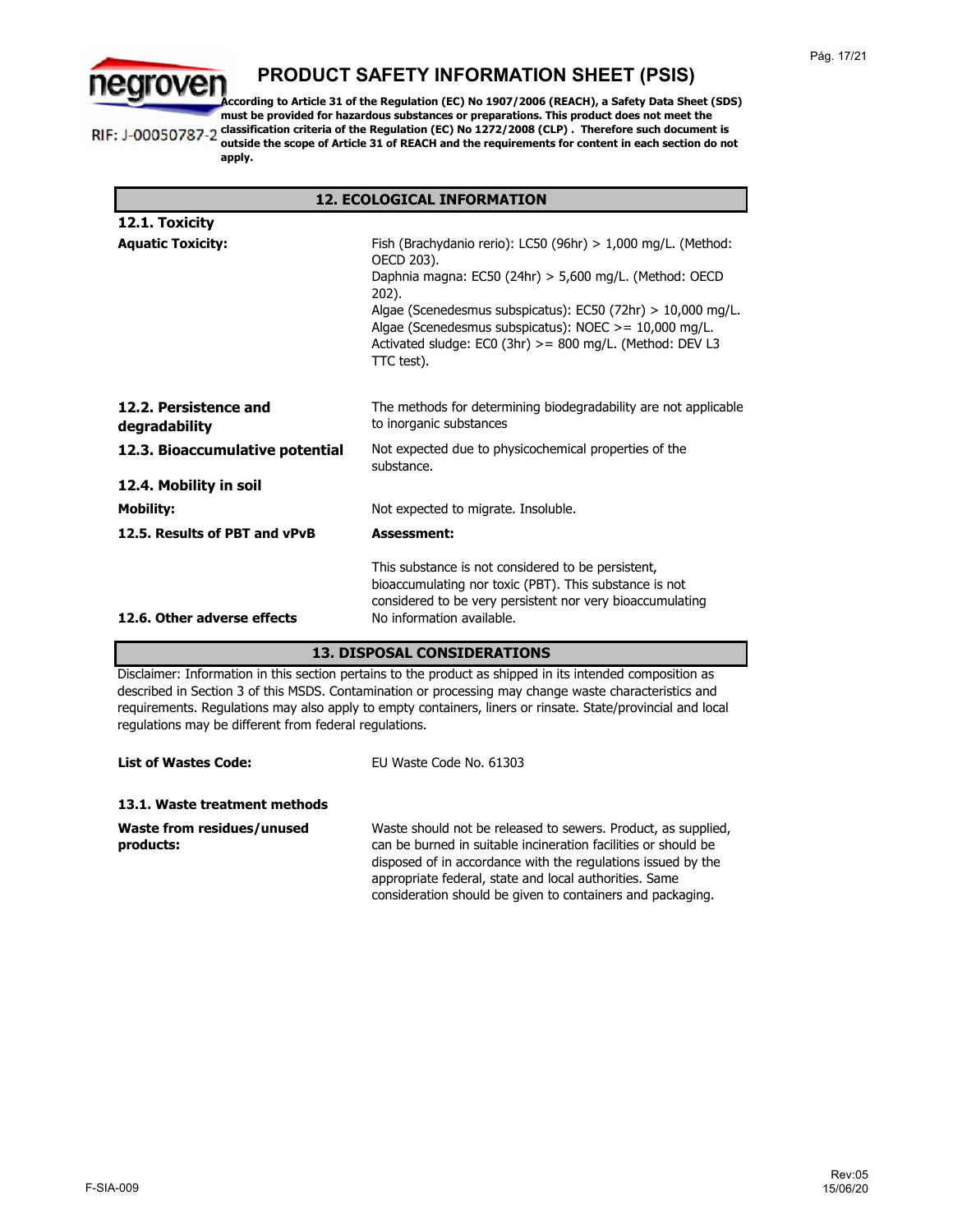

**According to Article 31 of the Regulation (EC) No 1907/2006 (REACH), a Safety Data Sheet (SDS) must be provided for hazardous substances or preparations. This product does not meet the classification criteria of the Regulation (EC) No 1272/2008 (CLP) . Therefore such document is** 

RIF: J-00050787-2

### **outside the scope of Article 31 of REACH and the requirements for content in each section do not apply.**

### **14. TRANSPORT INFORMATION**

Additional Information: Seven (7) ASTM reference carbon blacks were tested according to the UN method, Self Heating Solids, and found to be "Not a self-heating substance of Division 4.2" the same carbon blacks were tested according to the UN method, Readily Combustible Solids, and found to be "Not a readily combustible solid of Division 4.1"; under current UN. Recommendations on the Transport of Dangerous Goods.

The following organizations do not classify carbon black as a "hazardous cargo" if it is "carbon, nonactivated, mineral origin". Negroven carbon blacks meets this definition.

| <b>DOT</b><br>14.1 UN/ID no<br>14.2 Proper Shipping Name<br><b>14.3 Hazard Class</b><br>14.4 Packing group  | Not regulated<br>Not regulated<br>Not regulated<br>Not regulated |
|-------------------------------------------------------------------------------------------------------------|------------------------------------------------------------------|
| <b>IMDG</b><br>14.1 UN/ID no<br>14.2 Proper Shipping Name<br><b>14.3 Hazard Class</b><br>14.4 Packing group | Not regulated<br>Not regulated<br>Not regulated<br>Not regulated |
| RIT<br>14.1 UN/ID no<br>14.2 Proper Shipping Name<br><b>14.3 Hazard Class</b><br>14.4 Packing group         | Not regulated<br>Not regulated<br>Not regulated<br>Not regulated |
| <b>ADR</b><br>14.1 UN/ID no<br>14.2 Proper Shipping Name<br><b>14.3 Hazard Class</b><br>14.4 Packing group  | Not regulated<br>Not regulated<br>Not regulated<br>Not regulated |
| ICAO (air)<br>14.1 UN/ID no<br>14.2 Proper Shipping Name<br><b>14.3 Hazard Class</b><br>14.4 Packing group  | Not regulated<br>Not regulated<br>Not regulated<br>Not regulated |
| <b>IATA</b><br>14.1 UN/ID no<br>14.2 Proper Shipping Name<br><b>14.3 Hazard Class</b><br>14.4 Packing group | Not regulated<br>Not regulated<br>Not regulated<br>Not regulated |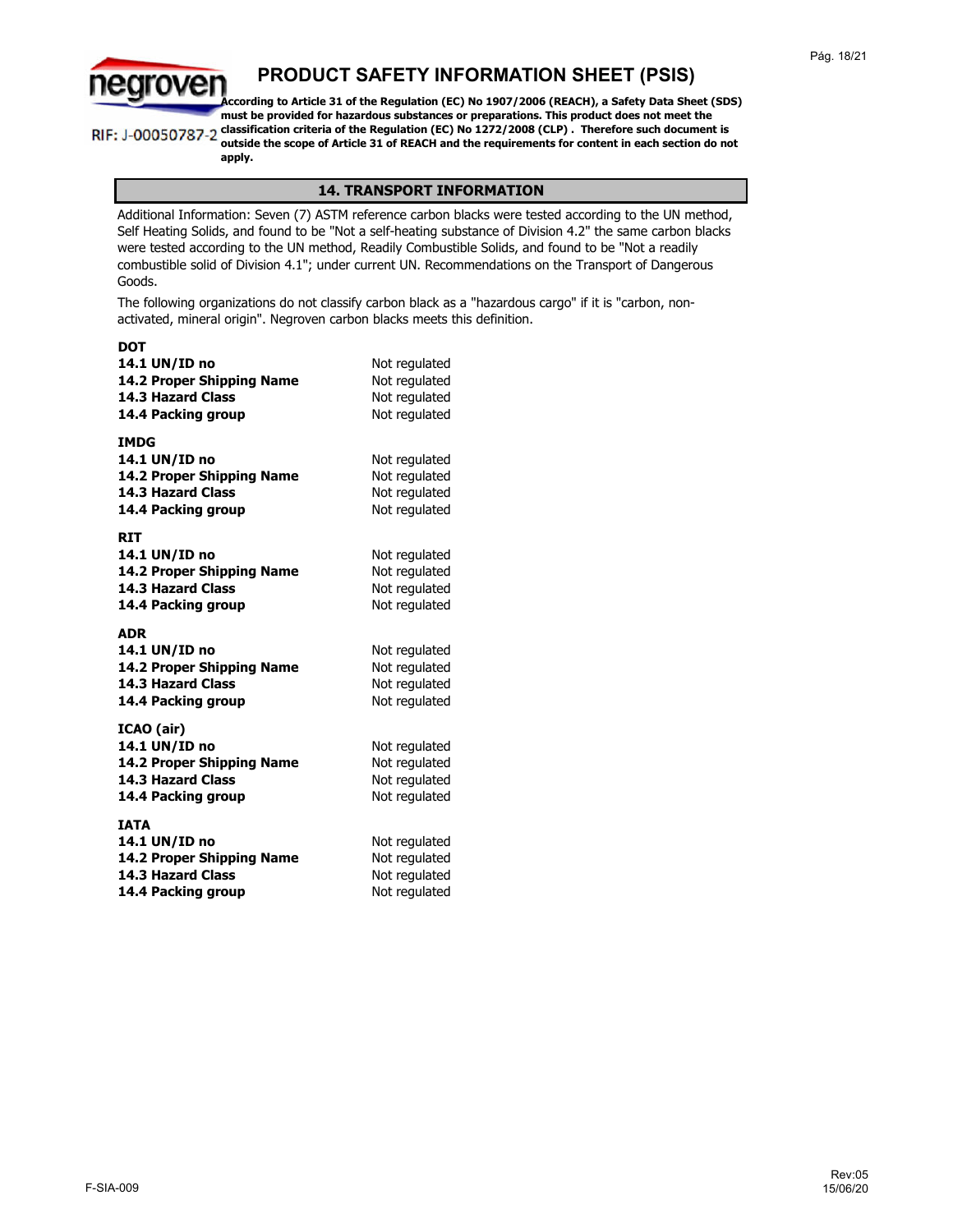

**According to Article 31 of the Regulation (EC) No 1907/2006 (REACH), a Safety Data Sheet (SDS) must be provided for hazardous substances or preparations. This product does not meet the classification criteria of the Regulation (EC) No 1272/2008 (CLP) . Therefore such document is**  RIF: J-00050787-2 **outside the scope of Article 31 of REACH and the requirements for content in each section do not apply.**

### **15. REGULATORY INFORMATION**

| 15.1. Safety, health and environmental regulations/legislation specific for the substance or<br>mixture                                |                                                                                                                                                                                                                                                                                                                 |                         |
|----------------------------------------------------------------------------------------------------------------------------------------|-----------------------------------------------------------------------------------------------------------------------------------------------------------------------------------------------------------------------------------------------------------------------------------------------------------------|-------------------------|
| <b>European Union</b>                                                                                                                  |                                                                                                                                                                                                                                                                                                                 |                         |
| <b>Indication of danger:</b>                                                                                                           | Not a hazardous substance according to Regulation (EC)<br>1272/2008 (CLP), its various amendments and adaptations and<br>Directive 67/548/EEC.                                                                                                                                                                  |                         |
| <b>EU Food Contact Information:</b>                                                                                                    | This product may be acceptable for applications coming in<br>contact with food. However, due to national regulation<br>variations within the European Union, the applicable laws of<br>each member state should be consulted. Please contact your<br>Negroven area sales manager for more specific information. |                         |
| <b>Pharmaceutical Use:</b>                                                                                                             | Not permitted.                                                                                                                                                                                                                                                                                                  |                         |
| <b>National Requlations</b>                                                                                                            |                                                                                                                                                                                                                                                                                                                 |                         |
| Germany Water hazard class (WGK):                                                                                                      | nwg (not water endangering)                                                                                                                                                                                                                                                                                     | <b>WGK ID Nr.: 1742</b> |
| <b>Swiss Poison class:</b>                                                                                                             | -- (tested and found to be not toxic): G-8938                                                                                                                                                                                                                                                                   |                         |
| <b>International Inventories</b>                                                                                                       |                                                                                                                                                                                                                                                                                                                 |                         |
| <b>TSCA -</b> United States Toxic Substances Control Act Section 8(b) Inventory<br>Complies                                            |                                                                                                                                                                                                                                                                                                                 |                         |
| <b>DSL/NDSL -</b> Canadian Domestic Substances List/Non-Domestic Substances List<br>Complies                                           |                                                                                                                                                                                                                                                                                                                 |                         |
| <b>EINECS/ELINCS - European Inventory of Existing Chemical</b><br>Complies<br>Substances/European List of Notified Chemical Substances |                                                                                                                                                                                                                                                                                                                 |                         |
| <b>ENCS - Japan Existing and New Chemical Substances</b>                                                                               |                                                                                                                                                                                                                                                                                                                 | Complies                |
| <b>IECSC</b> - China Inventory of Existing Chemical Substances                                                                         |                                                                                                                                                                                                                                                                                                                 | Complies                |
| <b>KECL - Korean Existing and Evaluated Chemical Substances</b>                                                                        |                                                                                                                                                                                                                                                                                                                 | Complies                |
| <b>PICCS - Philippines Inventory of Chemicals and Chemical Substances</b>                                                              |                                                                                                                                                                                                                                                                                                                 | Complies                |
| AICS - Australian Inventory of Chemical Substances<br>Complies                                                                         |                                                                                                                                                                                                                                                                                                                 |                         |
| NZIoC - New Zealand Inventory of Chemicals<br>Complies                                                                                 |                                                                                                                                                                                                                                                                                                                 |                         |
| <b>TCSI</b> - Taiwan Chemical Substance Inventory<br>Complies                                                                          |                                                                                                                                                                                                                                                                                                                 |                         |

### **15.2. Chemical safety assessment**

| <b>EU Chemical Safety Assessment:</b> | Per Article 14.1 of the REACH Regulation a Chemical Safety<br>Assessment has been carried out.                         |
|---------------------------------------|------------------------------------------------------------------------------------------------------------------------|
| <b>EU Exposure Scenarios:</b>         | Per Article 14.4 of the REACH Regulation no exposure scenario<br>has been developed as the substance is not hazardous. |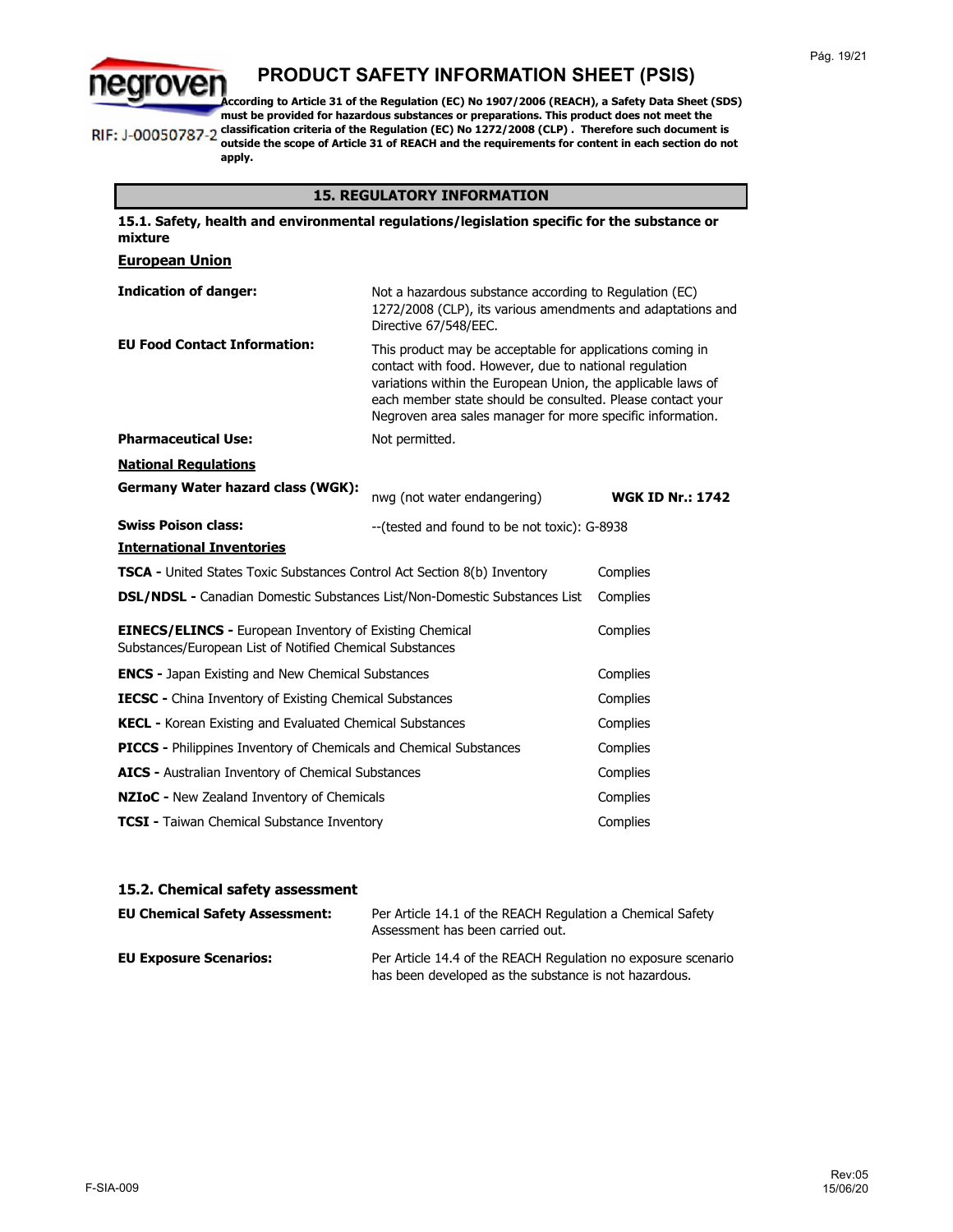

**According to Article 31 of the Regulation (EC) No 1907/2006 (REACH), a Safety Data Sheet (SDS) must be provided for hazardous substances or preparations. This product does not meet the classification criteria of the Regulation (EC) No 1272/2008 (CLP) . Therefore such document is**  RIF: J-00050787-2 **outside the scope of Article 31 of REACH and the requirements for content in each section do not apply.**

#### **16. OTHER INFORMATION**

This product is not considered hazardous according to Regulation No. 1272/2008 (CLP / GHS) and does not contain substances classified as hazardous in accordance with Regulation (EC) N.1272 / 2008. According to the above, this product is not necessary to provide a material safety data sheet according to Regulation (EC) No 1907/2006 (articles 31.1, 31.2). This product safety information sheet is provided on a voluntary basis, it is not a material safety data sheet and does not meet the requirements of Annex II to Regulation (EC) N ° 1272/2008

#### **Carbon Black Extracts:**

Manufactured carbon blacks generally contain less than 0.1% of solvent extractable polycyclic aromatic hydrocarbons (PAH). Solvent extractable PAH content depends on numerous factors including, but not limited to, the manufacturing process, desired product specifications, and the analytical procedure used to measure and identify solvent extractable materials. Questions concerning PAH content of carbon black and analytical procedures should be addressed to your carbon black supplier.

#### **General Information:**

The carbon black industry continues to sponsor research designed to identify adverse health effects from long term exposure to carbon black. This MSDS will be updated as new safety and health information may become available.

#### **Food, Cosmetic or Medical Use:**

Negroven, S.A. does not endorse the use of its products in any direct application or applications that will be in contact with food, cosmetics or medicines.

#### **References:**

Globally Harmonized Chemical Product Labeling System (GHS). Seventh revised edition. United Nations. New York and Geneva 2017

Borm, P.J.A., Cakmak, G., Jermann, E., Weishaupt C., Kempers, P., van Schooten,FJ., Oberdorster, G., Schins, RP. (2005) Formation of PAH-DNA adducts after in-vivo and vitro exposure of rats and lung cell to different commercial carbon blacks. Tox.Appl. Pharm. 1:205(2):157-67.

Buechte, S, Morfeld, P, Wellmann, J, Bolm-Audorff, U, McCunney, R, Piekarski, C. (2006) Lung cancer mortality and carbon black exposure – A nested case-control study at a German carbon black production plant. J.Occup. Env.Med. 12: 1242-1252.

Dell, L, Mundt, K, Luipold, R, Nunes, A, Cohen, L, Heidenreich, M, Bachand, A. (2006) A cohort mortality study of employees in the United States carbon black industry. J.Occup. Env. Med. 48(12): 1219-1229.

Driscoll KE, Deyo LC, Carter JM, Howard BW, Hassenbein DG and Bertram TA (1997) Effects of particle exposure and particle-elicited inflammatory cells on mutation in rat alveolar epithelial cells. Carcinogenesis 18(2) 423-430.

Gardiner K, van Tongeren M, Harrington M. (2001) Respiratory health effects from exposure to carbon black: Results of the phase 2 and 3 cross sectional studies in the European carbon black manufacturing industry. Occup. Env. Med. 58: 496-503.

Harber P, Muranko H, Solis S, Torossian A, Merz B. (2003) Effect of carbon black exposure on respiratory function and symptoms. J. Occup. Env. Med. 45: 144-55.

ILSI Risk Science Institute Workshop: The Relevance of the Rat Lung Response to Particle to Particle Overload for Human Risk Assessment. Inh. Toxicol. 12:1-17 (2000).

International Agency for Research on Cancer: IARC Monographs on the Evaluation of Carcinogenic Risks to Humans (2010), Vol. 93, February 1-14, 2006, Carbon Black, Titanium Dioxide, and Talc. Lyon, France.

Morfeld P, Büchte SF, Wellmann J, McCunney RJ, Piekarski C (2006). Lung cancer mortality and carbon black exposure: Cox regression analysis of a cohort from a German carbon black production plant. J. Occup. Env.Med.48(12):1230-1241.

Morfeld P and McCunney RJ, (2009). Carbon Black and lung cancer testing a novel exposure metric by multi-model inference. Am. J. Ind. Med. 52: 890-899.

Sorahan T, Hamilton L, van Tongeren M, Gardiner K, Harrington JM (2001). A cohort mortality study of U.K. carbon black workers, 1951-1996. Am. J. Ind. Med. 39(2):158-170.

Sorahan T, Harrington JM (2007) A ''Lugged'' Analysis of Lung Cancer Risks in UK Carbon Black Production Workers, 1951–2004. Am. J. Ind. Med. 50, 555–564.